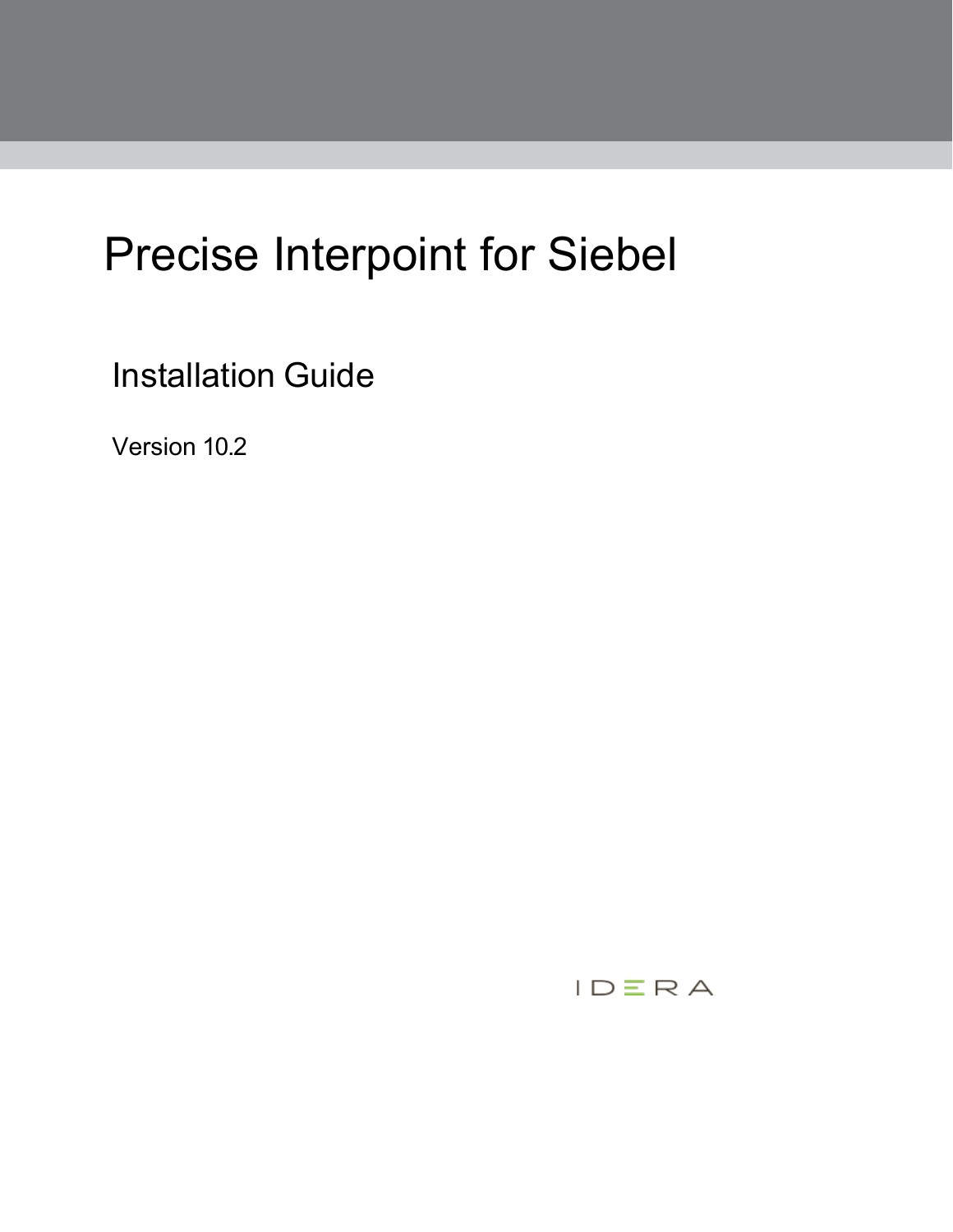## Precise Interpoint for Siebel Installation Guide

Copyright © 2020 Precise Software Solutions, Inc. All rights reserved.

Document release version 1.1

Precise™, Precise Software™, the Precise™ Logo, Precise i<sup>3™</sup>, Precise Indepth™, Precise Insight™, Precise Savvy™, SmarTune™, Performance Warehouse™, Application Service Dashboard™, Precise for Database™, Precise for Applications™, Precise Insight Inquire™, Performance Management Database™, and PMDB™ are trademarks or registered trademarks of Precise Software Solutions, Inc. or its affiliates in the U.S. and other countries. Other names may be trademarks of their respective owners.

The product described in this document is distributed under licenses restricting its use, copying, distribution, decompilation and/or reverse engineering. No part of this document may be reproduced in any form by any means without prior written authorization of Precise Software Solutions, Inc. and its licensors, if any.

Certain third-party software may be distributed, embedded, or bundled with this product or recommended for use in connection with its installation and use. Such third-party software is separately licensed by its copyright holder. The list that includes the names of the copyright and license agreements can be found in the Release Notes document.

THE DOCUMENTATION IS PROVIDED "AS-IS" AND ALL EXPRESS OR IMPLIED CONDITIONS, REPRESENTATIONS AND WARRANTIES, INCLUDING ANY IMPLIED WARRANTY OF MERCHANTABILITY, FITNESS FOR A PARTICULAR PURPOSE OR NON-INFRINGEMENT, ARE DISCLAIMED, EXCEPT TO THE EXTENT THAT SUCH DISCLAIMERS ARE HELD TO BE LEGALLY INVALID. PRECISE SOFTWARE SOLUTIONS, INC. SHALL NOT BE LIABLE FOR INCIDENTAL OR CONSEQUENTIAL DAMAGES IN CONNECTION WITH THE FURNISHING, PERFORMANCE, OR USE OF THIS DOCUMENTATION. THE INFORMATION CONTAINED IN THIS DOCUMENTATION IS SUBJECT TO CHANGE WITHOUT NOTICE.

The Licensed Software and Documentation are deemed to be commercial computer software as defined in FAR 12.212 and subject to restricted rights as defined in FAR Section 52.227-19 "Commercial Computer Software - Restricted Rights" and DFARS 227.7202, "Rights in Commercial Computer Software or Commercial Computer Software Documentation", as applicable, and any successor regulations. Any use, modification, reproduction release, performance, display or disclosure of the Licensed Software and Documentation by the U.S. Government shall be solely in accordance with the terms of this Agreement.

#### **Global Headquarters**

Brookhollow Central III 2950 North Loop Freeway West, Suite 700 Houston, Texas 77092 Phone: +1-877-693-1886 Fax: +1-650-898-1666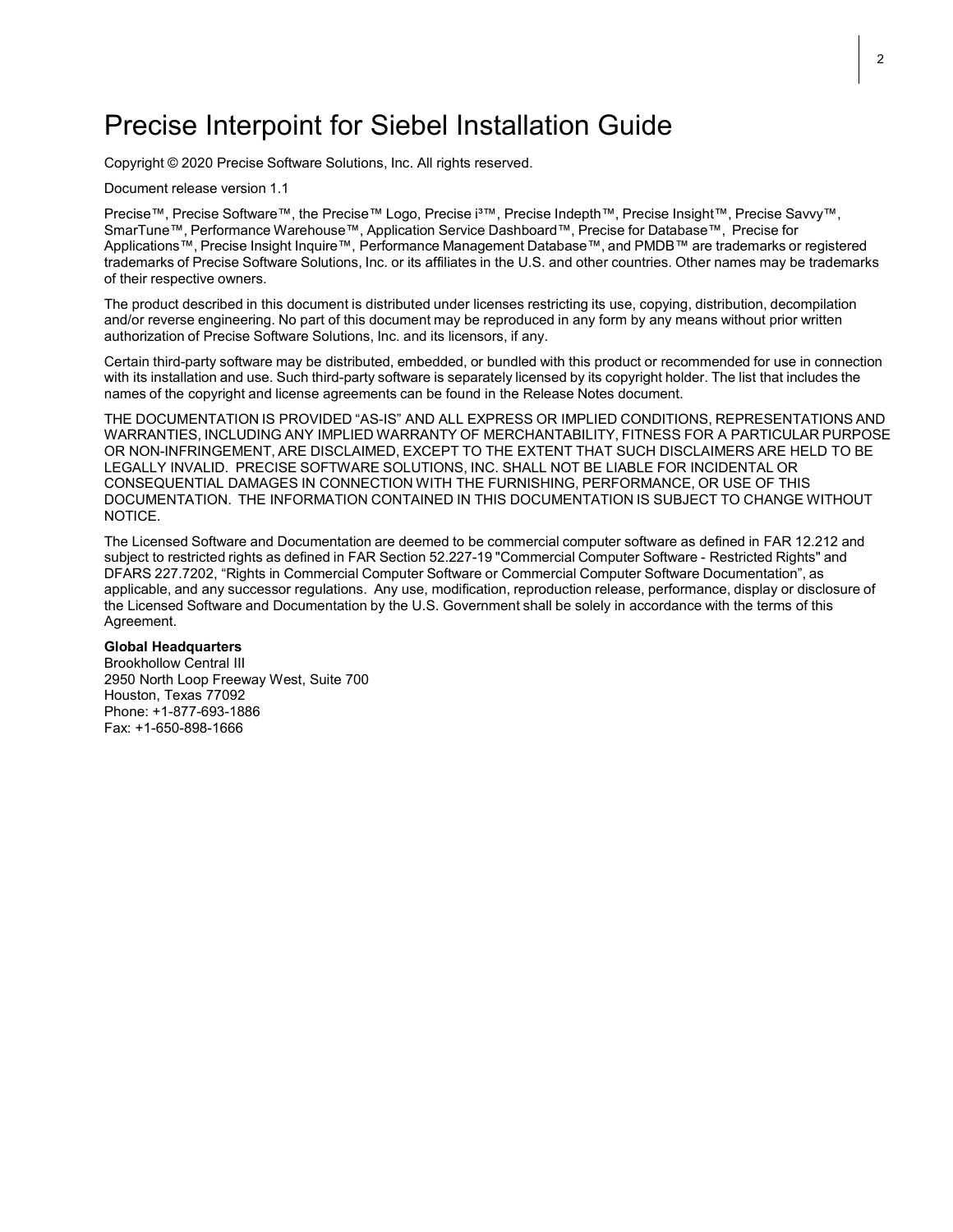# Third-party legal notices

Third-party software may be recommended, distributed, embedded, or bundled with this Precise product. Such third-party software is licensed separately by its copyright holder. All third-party copyrights associated with this product are listed in the accompanying release notes.

# Technical support

For technical assistance, visit our customer portal at<http://www.idera.com/support/productsupport> where you can find an extensive knowledge base, product updates, and our online community forums. Using the customer portal, you can also contact our Customer Support, or go to [http://www.idera.com/support/productsupportf](http://www.idera.com/support/productsupport)or a list of our support access numbers in your country.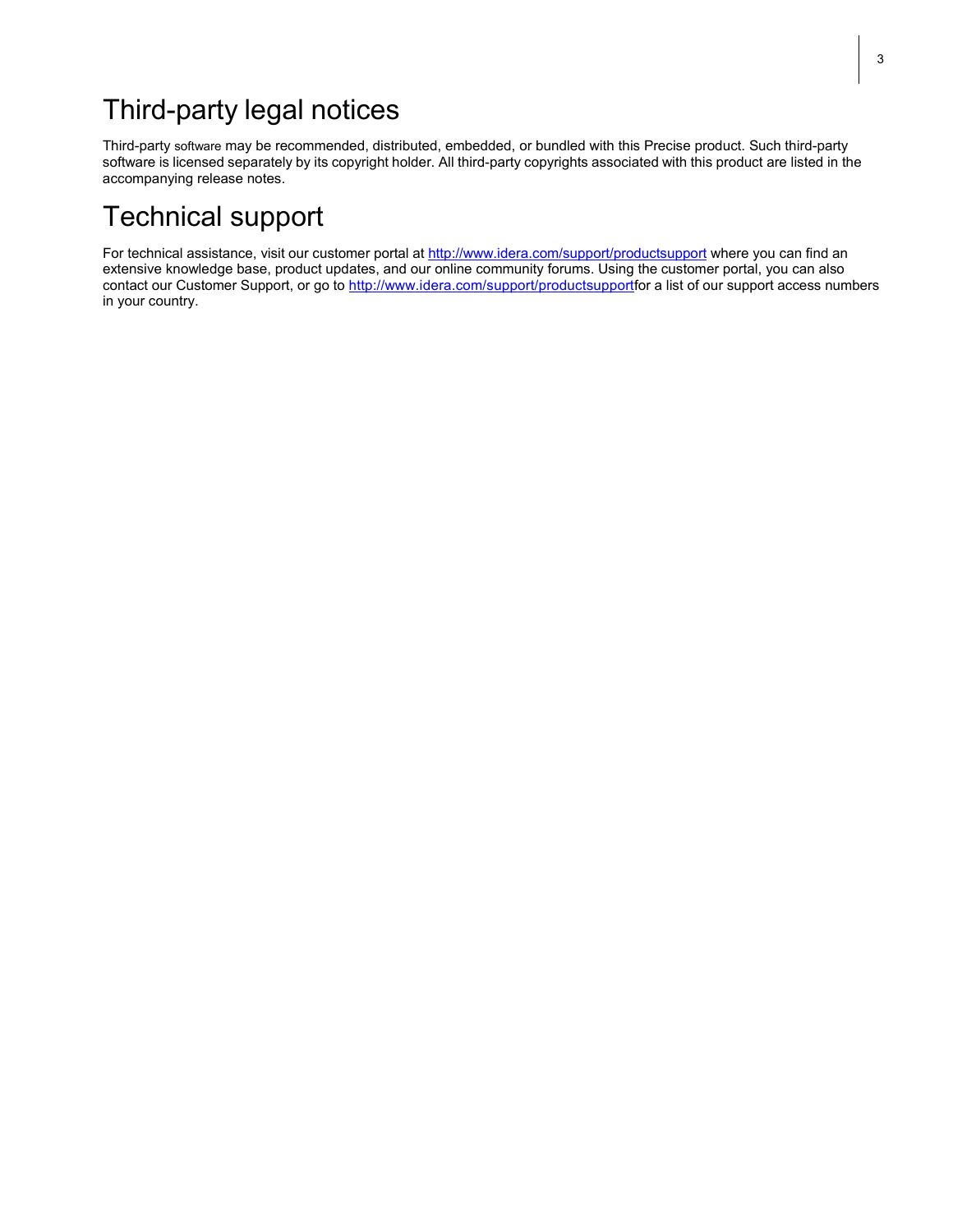# **Contents**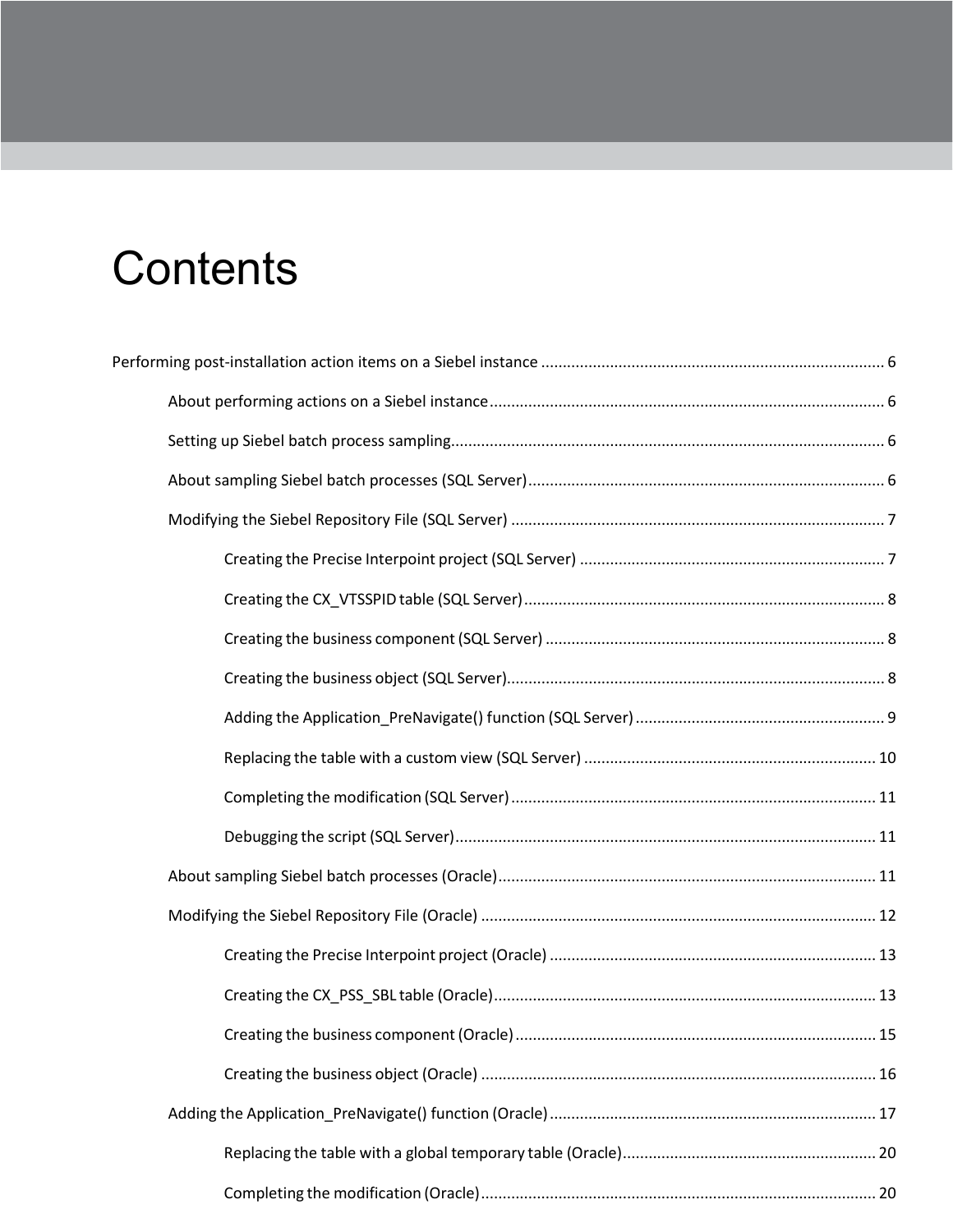| Removing changes in the Application_PreNavigate() function (SQL Server) 24 |  |
|----------------------------------------------------------------------------|--|
|                                                                            |  |
|                                                                            |  |
|                                                                            |  |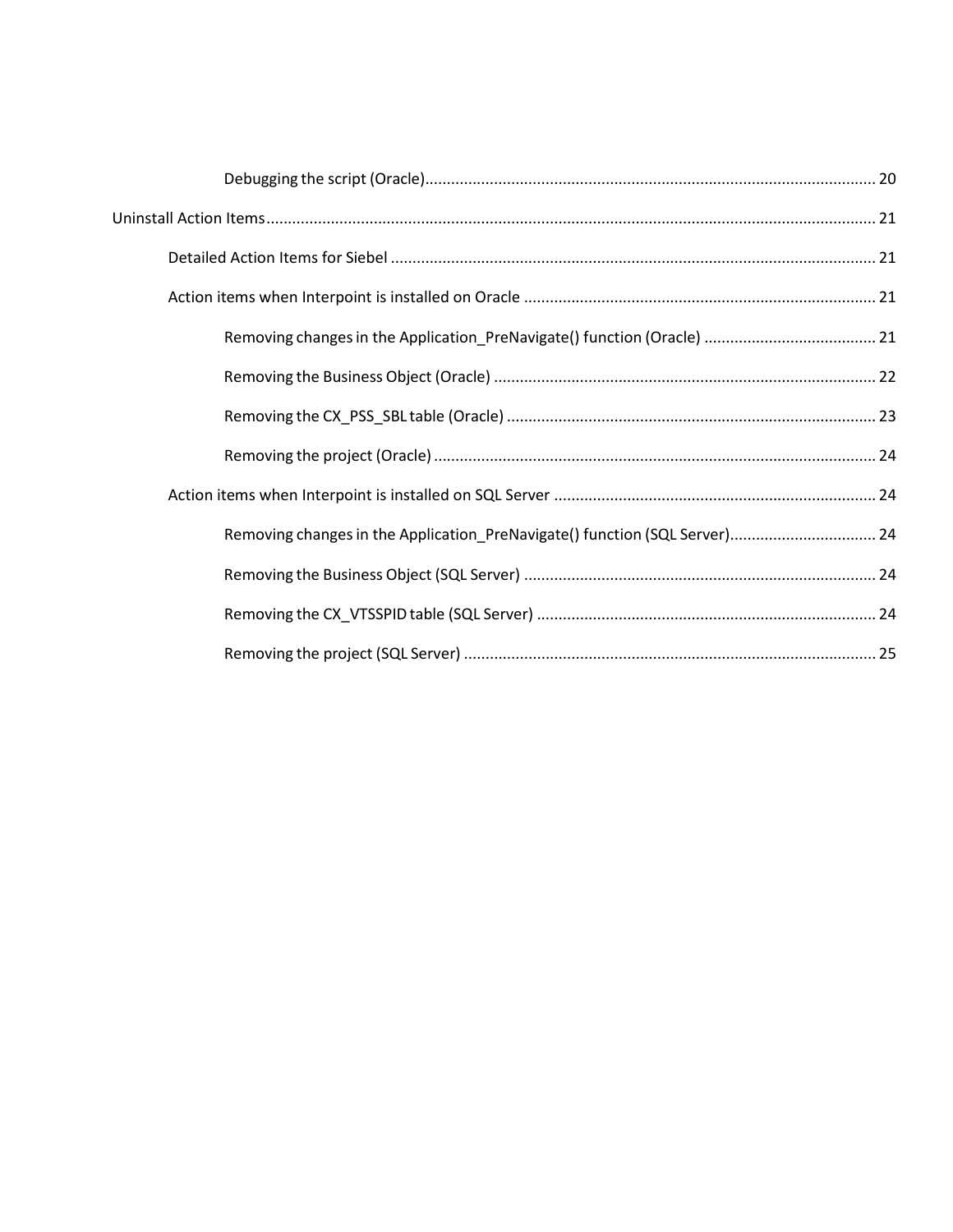# <span id="page-5-0"></span>Performing post-installation action items on a Siebel instance

This section includes the following topics:

- [About performing actions on a Siebel instance](#page-5-1)
- **[Setting up Siebel batch process sampling](#page-5-2)**
- [About sampling Siebel batch processes \(SQL Server\)](#page-5-3)
- Modifying [the Siebel Repository File \(SQL Server\)](#page-6-0)
- [About sampling Siebel batch processes \(Oracle\)](#page-10-2)
- Modifying [the Siebel Repository File \(Oracle\)](#page-11-0)

# <span id="page-5-1"></span>About performing actions on a Siebel instance

The Interpoint for Siebel extension of Precise for SQL Server and Precise for Oracle can only receive notifications of user events if specific objects are included in the Siebel Repository File (SRF). Before you can use Interpoint for Siebel, you need to modify the SRF file. This document describes how to add the required objects to the file.

# <span id="page-5-2"></span>Setting up Siebel batch process sampling

For Siebel batch processes to be sampled by the Siebel AppTier Collectors, you need to create a tab-delimited text file that contains the mapping of each Siebel server to its host machine and network address. Each row in the file represents a physical machine. The first field in each row should represent the name of the Siebel server, the second field its corresponding host machine name, and the third its network address.

# <span id="page-5-3"></span>About sampling Siebel batch processes (SQL Server)

If you have installed Interpoint for a SQL Server database, perform the following procedures.

To create the text file

- 1. Log on to the database server where your Siebel AppTier Collector is installed.
- 2. Create the following tab-delimited text file:

```
<precise_root>\products\sql-server\<instance_ name>\etc\siebel_machines.txt
```
To obtain the list of Siebel servers

1. Log on to the SrvrMgr utility.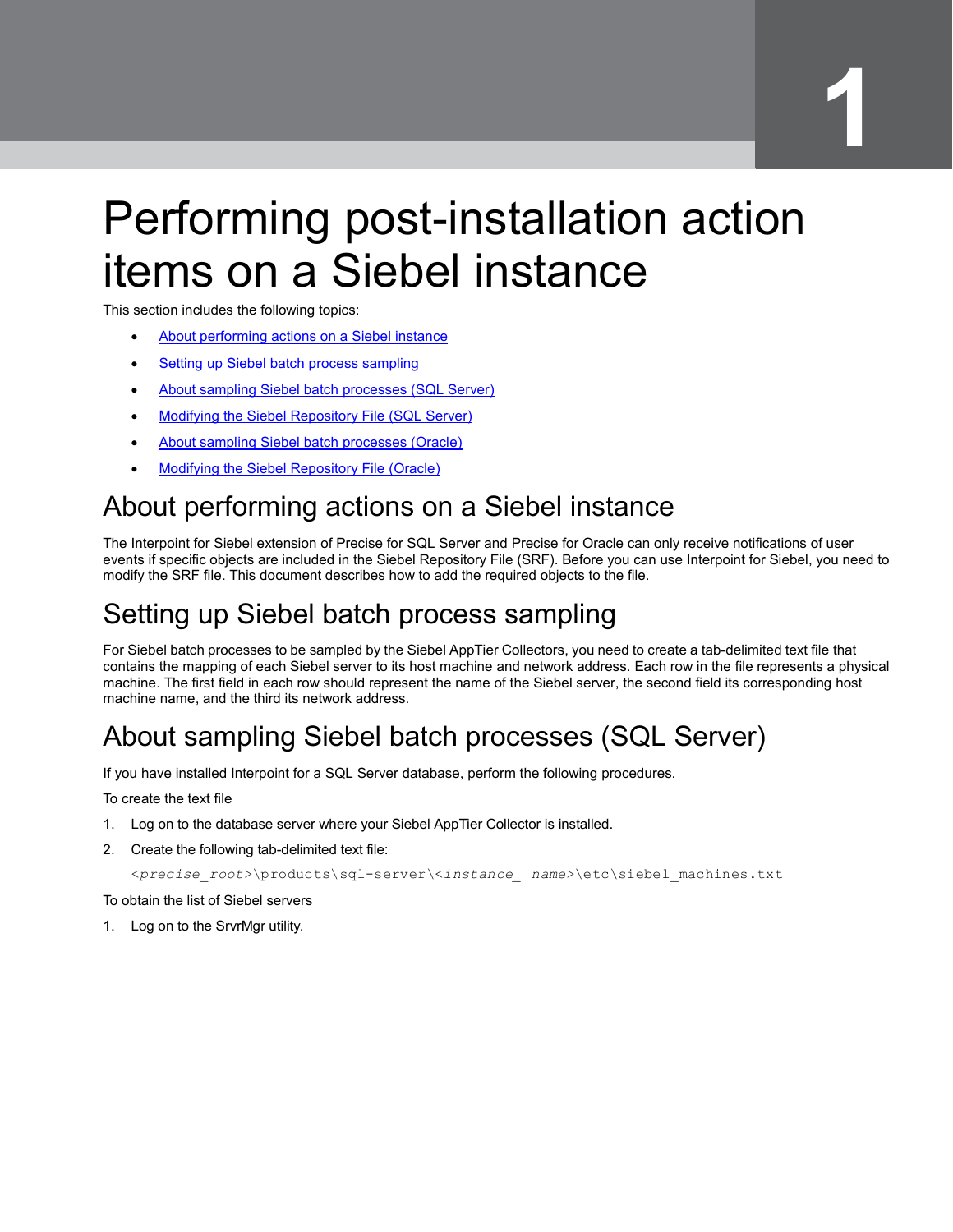2. Execute the following command:

```
list servers
```
Each returned row represents a Siebel server.

To obtain the host machine name and network address

- 1. Copy the getAddress.vbs script from the Utilities\Siebel directory on the installation DVD to the server.
- 2. Run the following command:

cscript //nologo getAddress.vbs ODBC data source Administrator user name Administrator passwords

where ODBC data source is the name of the ODBC data source used by the Siebel server to connect to SQL Server. To determine its name, check the ConnectString value in the siebel.cfg configuration file.

*Administrator user name* and *Administrator password* are the user name and password required to connect to the SQL Server instance.

3. Repeat these steps for each Siebel server.

Following is an example for the content of the siebel\_machines.txt file:

sieb1 APPSRV1 00096B26E66C sieb2 APPSRV2 00096B26E67C

# <span id="page-6-0"></span>Modifying the Siebel Repository File (SQL Server)

Once the Siebel AppTier Collectors are installed, modify the Siebel Repository File (SRF), so that Interpoint for Siebel will be able to receive notifications of Siebel-related user events.

Part of the . srf file, is a collection of callback scripts, which are triggered by various events in a user's session. A user can view or change these scripts using the Siebel Tools.

- For each targeted Siebel application, modify the  $.$  srf file on the Siebel server. Define the application name by hard coding it in the **Application\_PreNavigate** function.
- The modified SRFs need to be distributed to each of the Siebel servers

If you have installed Interpoint for Siebel for a SQL Server database, modifying the SRF consists of the following tasks:

- Creating the Precise Interpoint project (SQL Server)
- Creating the CX VTSSPID table (SQL Server)
- Creating the business component (SQL Server)
- Creating the business object (SQL Server)
- Adding the Application\_PreNavigate() function (SQL Server)
- Replacing the table with a custom view (SQL Server)
- Completing the modification (SQL Server)
- Debugging the script (SQL Server)

#### <span id="page-6-1"></span>Creating the Precise Interpoint project (SQL Server)

The following procedure creates the VERITAS Interpoint project. All objects created in the procedures following on this procedure will be grouped under this project.

To create the Interpoint project

- 1. Open Siebel Tools.
- 2. In the Object Explorer, on the Types tab, select **Project.**
- 3. Create a new project by holding down the Ctrl+n.
- 4. Name the new project Precise Interpoint.
- 5. Lock the project by clicking the **Locked** column to the right.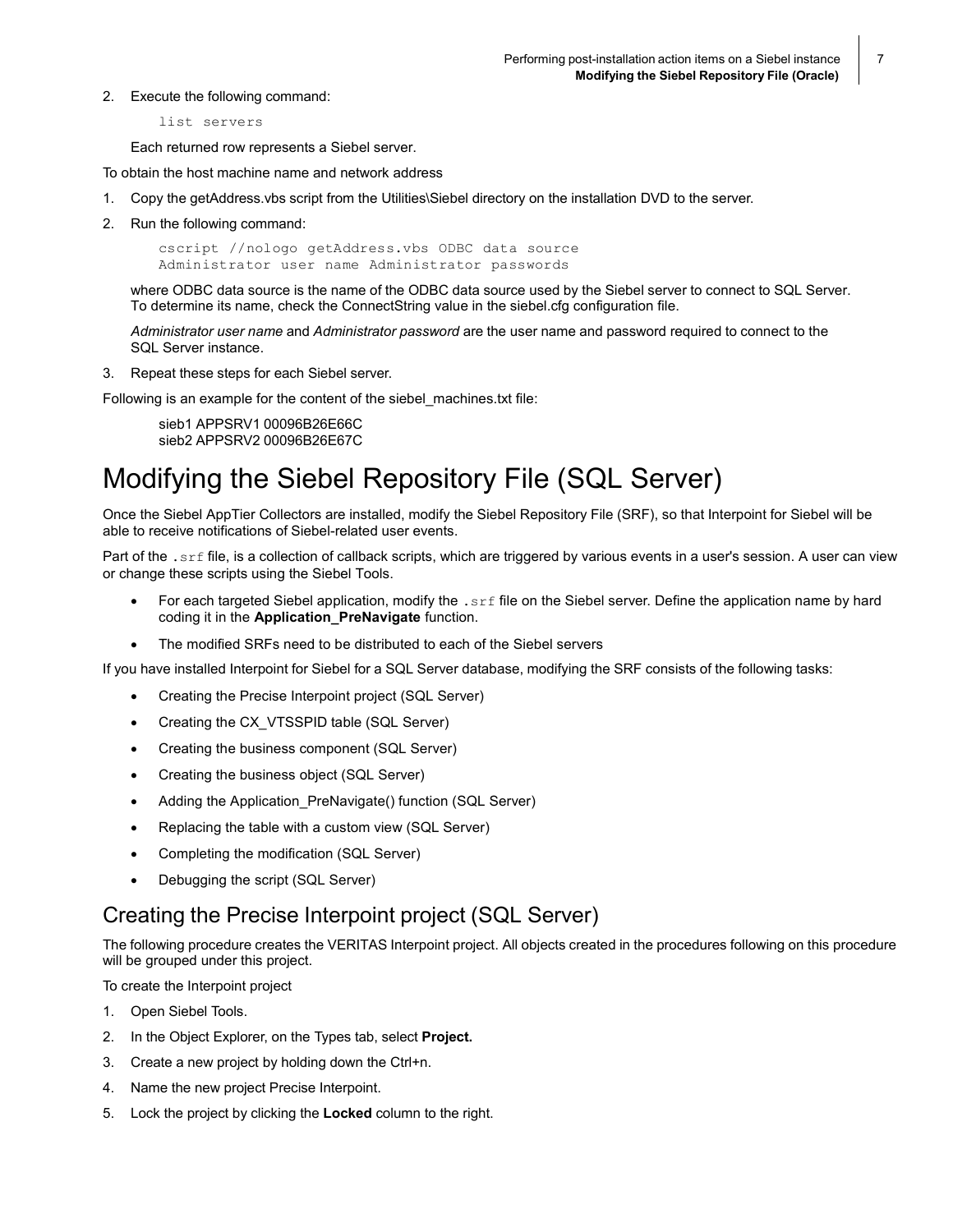### <span id="page-7-0"></span>Creating the CX\_VTSSPID table (SQL Server)

The following procedure creates a table in the DBMS.

To create the CX\_VTSSPID table

- 1. From the File menu, select New Object.
- 2. In the New Object Wizard, on the General tab, select Table; then click OK.
- 3. In the General dialog box, do the following:

In the Enter a name for the new Table text box, type **CX\_VTSSPID** From the Choose a Project in which you wish to create the Table list, select **Precise Interpoint**. Under Select the type of the Table, select **A stand-alone Table**.

- 4. Click **Next;** then click **Finish** to close the dialog box.
- 5. In the Tables workspace, click **Apply.**
- 6. In the Apply Schema dialog box, if needed, type a valid privileged user ID and privileged user **password** into the relevant text boxes.
- 7. Click **Apply.** The dialog box closes, and the table is created.
- 8. In the Tables panel, click **Activate** to activate the new table.

#### <span id="page-7-1"></span>Creating the business component (SQL Server)

The following procedure creates the VTS\_SPID business component.

To create the business component

- 1. In Siebel Tools, from the File menu, select **New Object.** The New Object Wizard opens.
- 2. On the General tab, select **BusComp.**
- 3. Click **OK.**
- 4. In the New Business Component dialog box, do the following:

In the Enter a name for the new Business Component text box, type **VTS\_SPID**. From the Select the Project this Business Component will be part of list, select **Precise Interpoint**. From the Select the Table this Business Component will operate on list, select **CX\_VTSSPID**.

- 5. Click **Next**.
- 6. In the Single Value Fields dialog box, from the Select a column in the Base table list, select ROW ID. A default Field name automatically appears in the Enter a name for the Field text box.
- 7. Click **Add** to move the selected row to the table; then click **Finish** to create the business component.

### <span id="page-7-2"></span>Creating the business object (SQL Server)

The following procedure creates the VTS\_SPID business object.

To create the business object

- 1. In Siebel Tools, in the Objects Explorer, on the Types tab, select **Business Object.**
- 2. In the Business Objects panel, from the Edit menu, select **New Record.** A new record is added to the table in the Business Objects panel.
- 3. In the Name column, type: **VTS\_SPID.**
- 4. In the Project column, assign the new record to the VERITAS Interpoint project.
- 5. On the Types tab in the Object Explorer, select **Business Object>Business Object Component.**
- 6. From the Edit menu, select **New Record.** A new record is added to the table in the Business Object Components panel.
- 7. In the BusComp column, type: **VTS\_SPID.**
- 8. From the Tools menu, select **Compile Project.**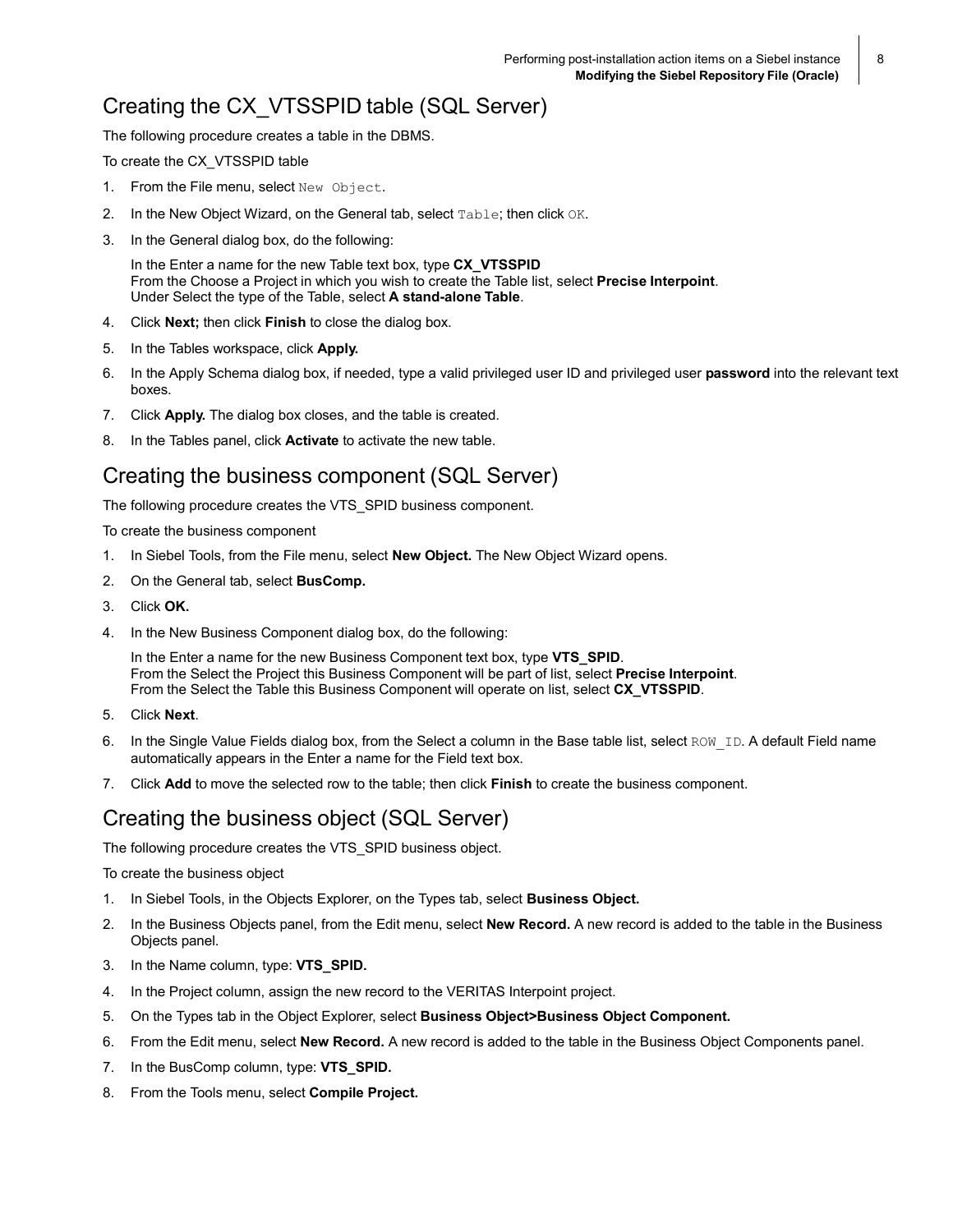### <span id="page-8-0"></span>Adding the Application PreNavigate() function (SQL Server)

The following procedure adds the Application\_PreNavigate() function.

To add the Application\_PreNavigate() function

- 1. In Siebel Tools, from the View menu, select **Options.**
- 2. In the Development Tools Options dialog box, on the Scripting tab, note the value of the Scripting Language list and click **OK.**
- 3. In the Object Explorer, on the Types tab, expand **Application**.
- 4. Right-click on the application to be modified and select **Lock Object**.
- 5. Right-click on the application to be modified and select **Edit Server Scripts**.
- 6. In the Server Script Editor, select the Application PreNavigate function. The function's default script appears in the text panel.

If this function already contains a custom script, contact Precise Customer Support for alternative instructions.

#### 7. Replace the default script with the following script:

```
Function Application PreNavigate (DestViewName As String,
DestBusObjName As String) As Integer
```

```
Dim cmd As String
Dim oActionBO As BusObject
Dim vtsBC As BusComp
Dim spid As String
Const appName = "Siebel Sales Enterprise"
```

```
On Error Resume Next Set oActionBO = theApplication.GetBusObject("VTS_SPID") 
Set vtsBC = oActionBO.GetBusComp("VTS_SPID")
```

```
With vtsBC
```

```
ClearToQuery 
   ActivateField "Row Id" 
   ExecuteQuery ForwardOnly 
   FirstRecord
   i = .GetFieldValue("Row Id") 
End With
   Set oActionBO = Nothing
   Set vtsBC = Nothing
   cmd = "vrts_srf_agent.exe " + i + " """ + appName + """ """ +
   DestViewName + """ """ + DestBusObjName + """ """ + LoginName
   + """""
   Shell(cmd)
   Application_PreNavigate = ContinueOperation
```
End Function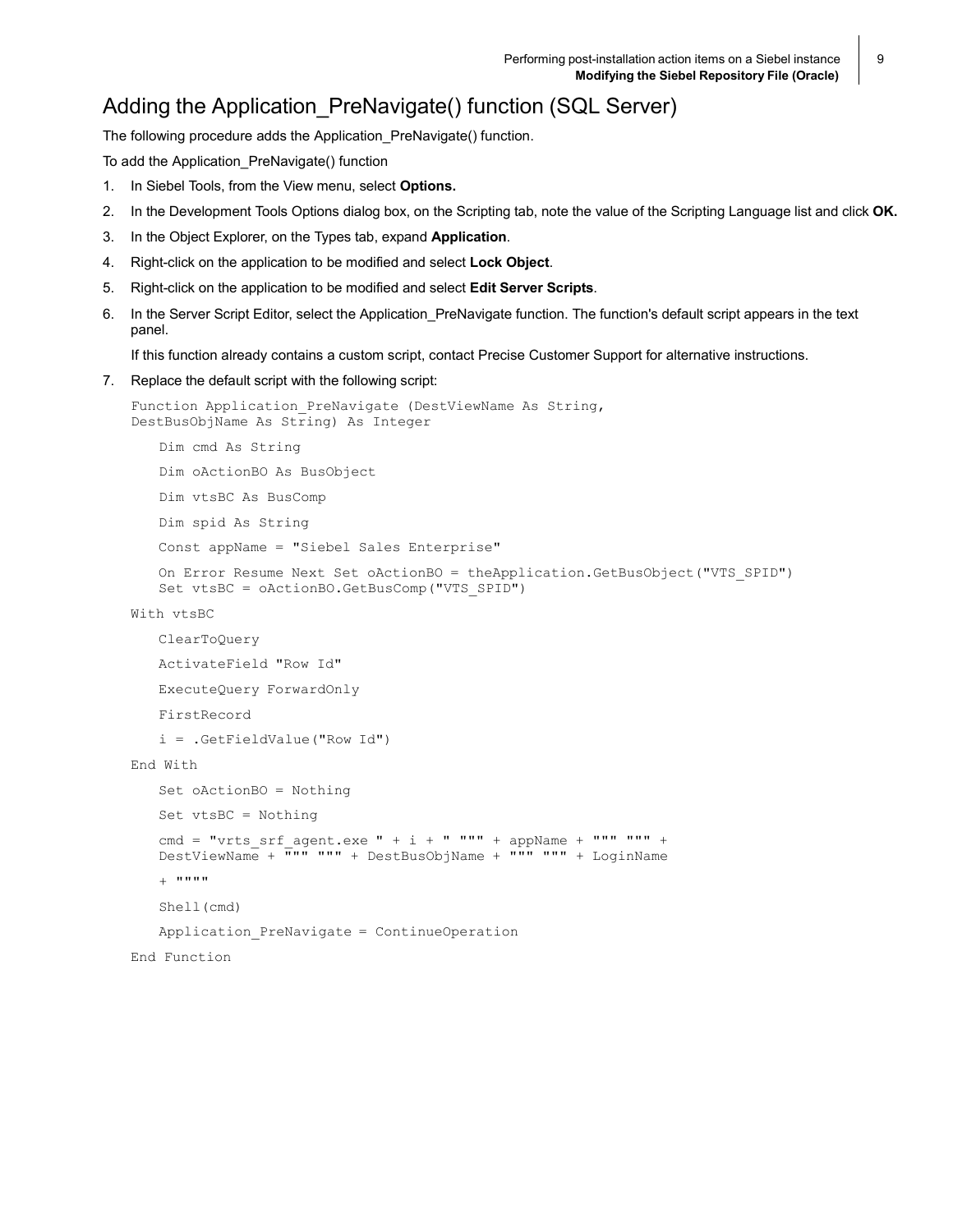#### **If the Scripting Language in use is eScript, use the following script:**

```
function Application PreNavigate (DestViewName, DestBusObjName)
{
   try
   {
              var cmd;
              var oActionBO;
              var vtsBC;
              var appName = "Siebel Sales Enterprise";
              oActionBO = TheApplication().GetBusObject("VTS_SPID"); 
              vtsBC = oActionBO.GetBusComp("VTS_SPID"); 
              vtsBC.ClearToQuery();
              vtsBC.ActivateField("Row Id");
              vtsBC.ExecuteQuery(ForwardOnly);
              vtsBC.FirstRecord();
              cmd = "start cmd /c vrts_srf_agent.exe " +
              vtsBC.GetFieldValue("Row Id") +//SPID 
              " \ \ \n\vee" " " + appName +"\" \"" + DestViewName +
              "\" \"" + DestBusObjName +
              "\"\"" + TheApplication().LoginName() + 
              "'\"";
       vtsBC = null;oActionBO = null; 
       Clib.system(cmd);
   }
   catch (obj)
   {
       Clib.system( "start cmd /c vrts_srf_agent.exe \"" + obj + 
       "\"" );
       return (ContinueOperation); //Ignore all exceptions
   }
}
```
8. Modify the appName variable to match the name of the Siebel application.

#### <span id="page-9-0"></span>Replacing the table with a custom view (SQL Server)

The following procedure replaces the table with a custom view. To replace the table with a custom view

1. Log on to your Siebel database using Query Analyzer. Make sure to log on with a privileged account.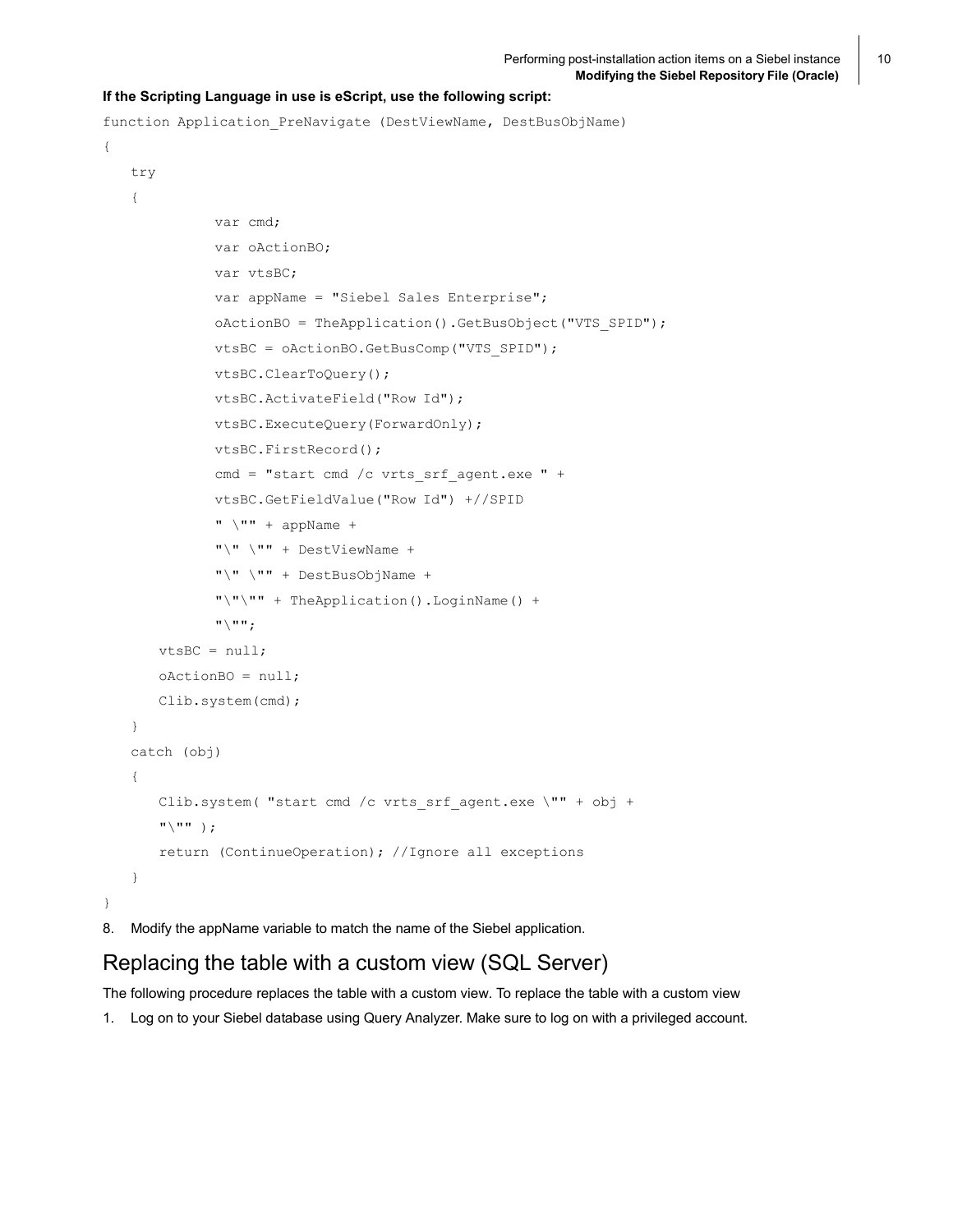#### 2. Run the following script:

```
DROP TABLE CX_VTSSPID 
GO
CREATE VIEW [CX_VTSSPID] as select
   '1' as [CONFLICT ID],
   getdate() as [CREATED],
   '--' as [CREATED_BY], 
   getdate() as [LAST_UPD],
   '2' as [LAST UPD BY],
   1 as [MODIFICATION NUM],
   @@spid as [ROW_ID]
GO
GRANT SELECT ON [CX_VTSSPID] TO public
GO
```
### <span id="page-10-0"></span>Completing the modification (SQL Server)

The following procedure completes the modification.

To complete the modification

- 1. Save all changes.
- 2. Compile the Siebel project. This will create a new Siebel.srf file.
- 3. Test the project on your development machine.
- 4. On each of your production Siebel Servers:
	- a. Stop the Siebel Server.
	- b. Deploy the new Siebel.srf file
	- c. Verify that the EnableScripting option in the application CFG file is set to TRUE.
	- d. Start the Server.

### <span id="page-10-1"></span>Debugging the script (SQL Server)

The following procedure debugs the script.

To debug the script

- 1. Before attempting to debug, from the View menu, select **Options**.
- 2. On the Debug file tab, open the file that is specified in the CFG file text box in a text editor.
- 3. Make sure that the RepositoryFile and ApplicationName options are set correctly.
- 4. Make sure the EnableScripting option is set to TRUE.

# <span id="page-10-2"></span>About sampling Siebel batch processes (Oracle)

For Siebel batch processes to be sampled by the Interpoint for Siebel Collectors, create a tab-delimited text file that contains the mapping of each Siebel server to its host machine, as it appears in Oracle.

To create the text file:

- 1. Log on to the server where your Siebel AppTier Collector instance is installed.
- 2. Create the following tab-delimited text file:

#### For Windows:

<*precise\_root*>\products\oracle\<*SID*>\etc\siebel\_machines.txt

For UNIX: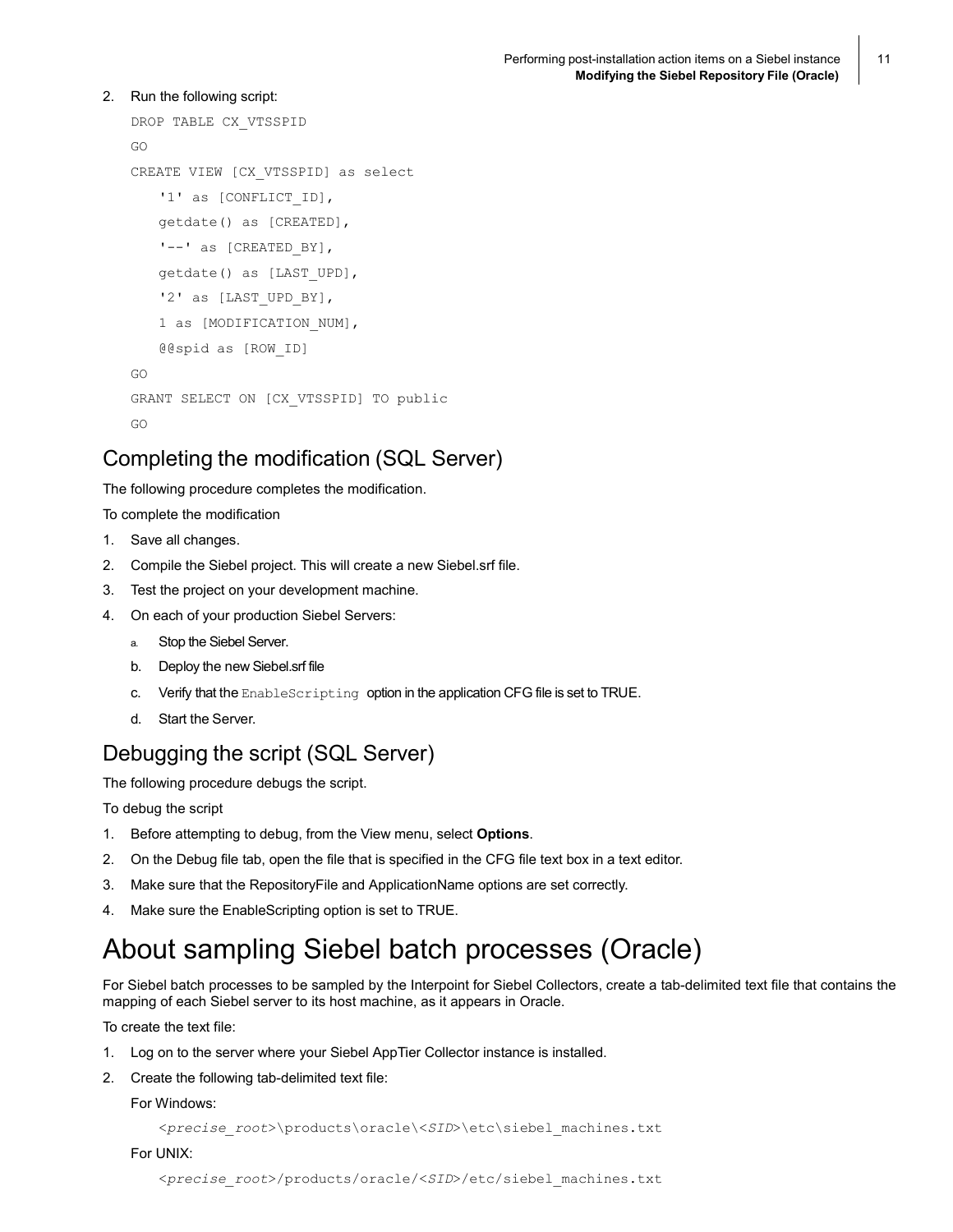To obtain the list of Siebel servers:

- 1. Log on to the SrvrMgr utility.
- 2. Execute the following command:

list servers

The following list is an example of the results:

#### **Table 1-1** List of Siebel servers

| SBLSRVR NAME HOST NAME |              |
|------------------------|--------------|
| AsDev1                 | POOL-SIEBEL1 |
| AsDev <sub>2</sub>     | POOL-SIEBEL2 |

Each returned row represents a Siebel server. The row information can be split into two columns:

- The first column, SBLSRVR\_NAME represents the name of the Siebel server, for example AsDev1.
- The second column HOST\_NAME represents the corresponding physical machine name, but not necessary as it appears in Oracle.

To find the physical machine name as it appears in Oracle, connect to the Siebel database and execute the following command:

SELECT DISTINCT MACHINE FROM V\$SESSION;

The following list is an example of the results:

#### **Table 1-2** Machine name list

| <b>MACHINE</b>       |
|----------------------|
| PRECISE\POOL-SIEBEL1 |
| PRECISE\POOL-SIEBEL2 |

If there is no entry in V\$SESSION with the physical machine name, use the results from the HOST\_NAME column. After inserting the previous results into the siebel machines.txt file, the contents is as follows:

AsDev1 PRECISE\POOL-SIEBEL1 AsDev2 PRECISE\POOL-SIEBEL2

# <span id="page-11-0"></span>Modifying the Siebel Repository File (Oracle)

Once the Siebel AppTier Collectors are installed, modify the Siebel Repository File (SRF), so that Interpoint for Siebel will be able to receive notifications of Siebel-related user events.

Part of the . srf file, is a collection of callback scripts, which are triggered by various events in a user's session. A user can view or change these scripts using the Siebel Tools.

- For each targeted Siebel application, modify the .srf file on the Siebel server. Define the application name by hard coding it in the **Application\_PreNavigate** function.
- The modified SRFs need to be distributed to each of the Siebel servers

If you have installed Interpoint for an Oracle database, modifying the SRF consists of the following tasks:

- Creating the Precise Interpoint project (Oracle)
- Creating the CX\_PSS\_SBL table (Oracle)
- Creating the business component (Oracle)
- Creating the business object (Oracle)
- Adding the Application PreNavigate() function (Oracle)
- Replacing the table with a global temporary table (Oracle)
- Completing the modification (Oracle)
- Debugging the script (Oracle)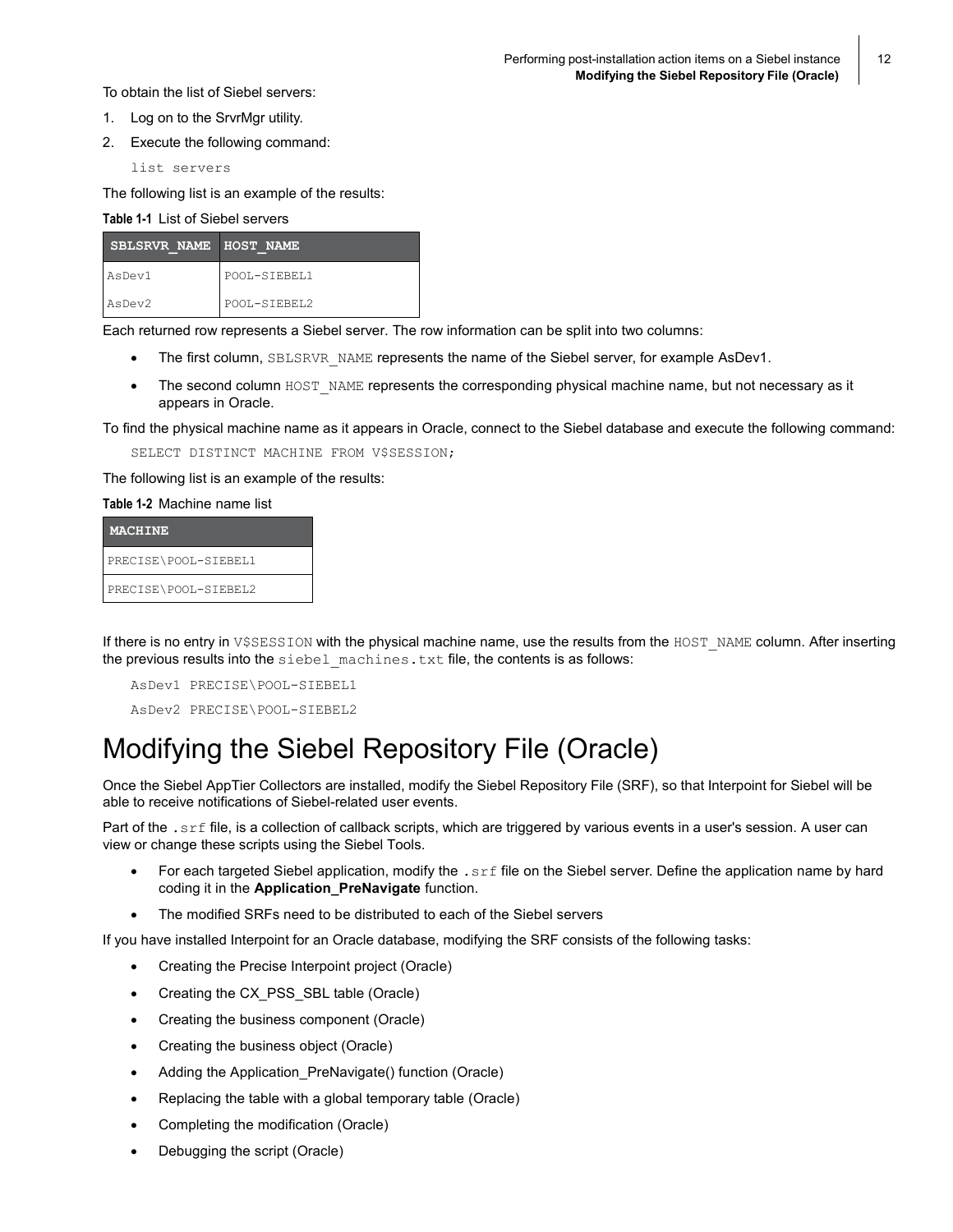### <span id="page-12-0"></span>Creating the Precise Interpoint project (Oracle)

- 1. Open Siebel Tools.
- 2. In the Siebel Tools, on the **Types** tab in the Object Explorer, select **Project**.
- 3. Create a new project by holding down the **<Ctrl> key** and the **<N> key**.
- 4. Name the new project **Precise Interpoint**.
- 5. Lock the project, by choosing the **Locked column to the right** option.

**NOTE** All objects created in subsequent steps will be grouped under this project.

### <span id="page-12-1"></span>Creating the CX\_PSS\_SBL table (Oracle)

**NOTE** This procedure applies to versions up to version 8.0 and version 8.0 and higher. For steps where there are differences between versions, the difference has been clearly specified.

- 1. From the File menu, choose New Object. The New Object Wizard opens.
- 2. On the **General** tab, select **Table**.
- 3. Click **OK**. The **General** dialog box opens.

#### **Figure 1-1**General Dialog Box

|                  | This wizard will help you create a new Table.           |  |
|------------------|---------------------------------------------------------|--|
|                  | Enter a name for the new Table (should begin with CX )  |  |
|                  | CX_PSS_SBL                                              |  |
|                  | Choose a Project in which you wish to create the Table. |  |
|                  | Precise Interpoint                                      |  |
|                  | Select the type of the Table                            |  |
|                  | A stand-alone Table                                     |  |
|                  | C 1:1 Extension Table for an existing Table             |  |
| aktata obtivnina | C 1:M Extension Table for an existing Table             |  |
|                  | C An intersection Table between two existing Tables     |  |
|                  |                                                         |  |

- 4. In the Enter a name for the new Table field, type: CX PSS SBL.
- 5. From the Choose a Project in which you wish to create the Table drop-down list, select Precise Interpoint.
- 6. Under Select the type of the Table, select A stand-alone Table.
- 7. Click **Next**.
- 8. Click **Finish** to close the dialog box.
- 9. For versions prior to version 8.0, in the Tables workspace, click **Apply**. For version 8.0 and higher, in the **Tables workspace**, click **Apply/DDL**. In the displayed dialog box, click **Apply**.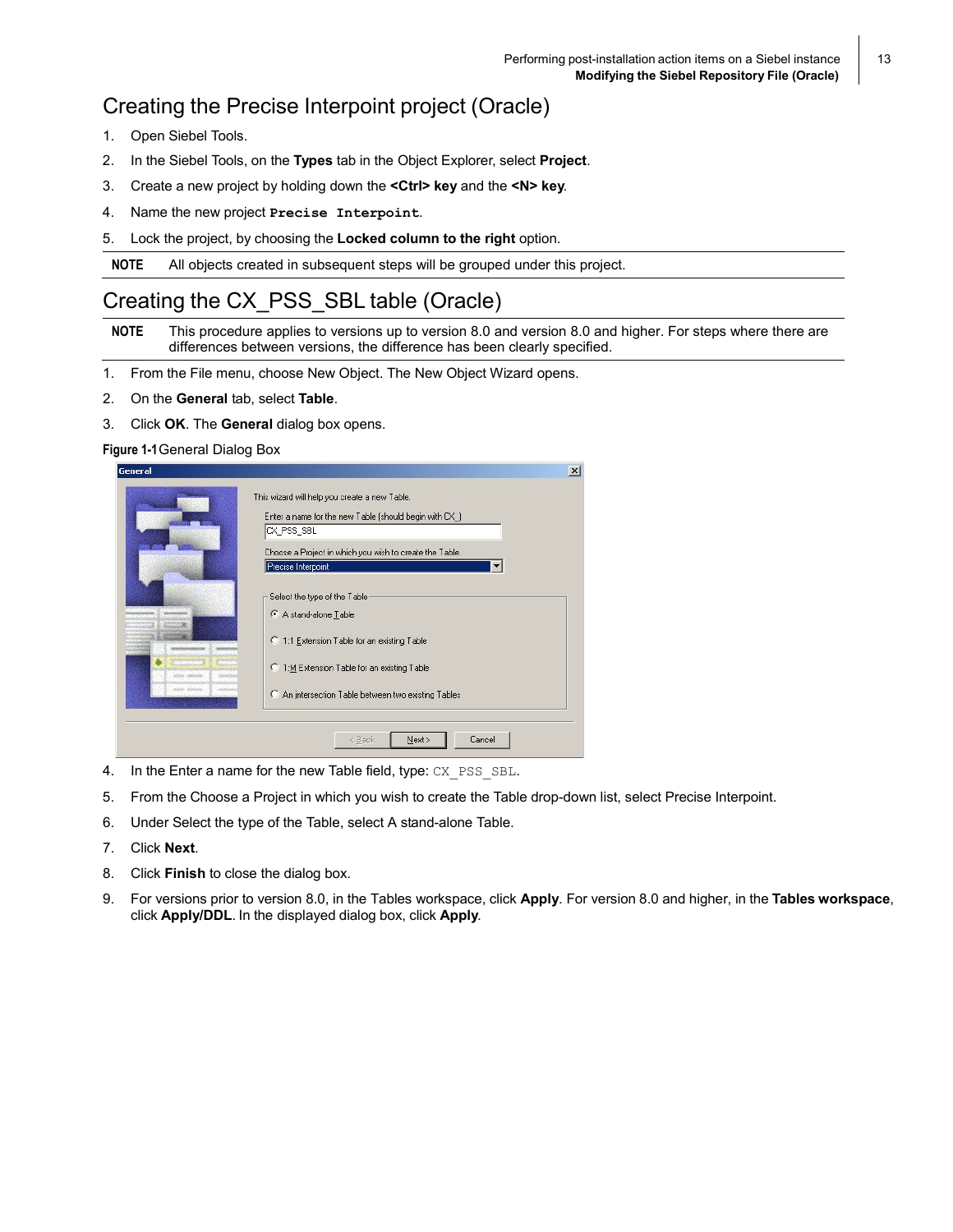10. The **Apply Schema** dialog box is displayed.

#### **Figure 1-2**Apply Schema dialog box

| <b>Apply Schema</b><br>$\times$                                                                                                                                                                                                                                       |
|-----------------------------------------------------------------------------------------------------------------------------------------------------------------------------------------------------------------------------------------------------------------------|
| Tables:                                                                                                                                                                                                                                                               |
| Current Row                                                                                                                                                                                                                                                           |
| Table space:                                                                                                                                                                                                                                                          |
|                                                                                                                                                                                                                                                                       |
| 16K table space:                                                                                                                                                                                                                                                      |
|                                                                                                                                                                                                                                                                       |
| 32K table space:                                                                                                                                                                                                                                                      |
|                                                                                                                                                                                                                                                                       |
| Index space:                                                                                                                                                                                                                                                          |
|                                                                                                                                                                                                                                                                       |
| Table groupings file:                                                                                                                                                                                                                                                 |
|                                                                                                                                                                                                                                                                       |
| Privileged user id                                                                                                                                                                                                                                                    |
| SADMIN                                                                                                                                                                                                                                                                |
| Privileged user password:                                                                                                                                                                                                                                             |
| <b>XXXXXX</b>                                                                                                                                                                                                                                                         |
| ODBC data source:                                                                                                                                                                                                                                                     |
| SSD d:/sea752/tools                                                                                                                                                                                                                                                   |
| Warning: data changes made to new tables or columns will not be propagated to<br>the client. Updating the client schema will not propagate this data. Test the<br>server schema, but don't make substantial data changes until the client schema<br>has been updated. |
| Cancel<br>Apply                                                                                                                                                                                                                                                       |

- 11. If needed, type a valid privileged user ID and privileged user password into the relevant text boxes.
- 12. Click **Apply**. The dialog box closes and the table is created.
- 13. In the **Tables** panel, click **Activate** to activate the new table.
- 14. In Siebel Tools, on the **Types** tab in the Object Explorer, select **Table**. The **Tables** panel opens. Select table CX\_PSS\_SBL.
- 15. On the **Types** tab in the Object Explorer, **Expand Tables** and select **Column**. The **Columns** panel opens.
- 16. From the **Edit** menu, choose **New Record**. A new record is added to the table in the **Columns** panel.
- 17. Add two new columns to the table as follows:

**Table 1-3** Table with new columns

| <b>Name</b>   | User Name   | <b>Physical Type</b> | Length |  |
|---------------|-------------|----------------------|--------|--|
| CLIENT INFO   | Client Info | Varchar              | 64     |  |
| <b>ACTION</b> | Action      | Varchar              | 32     |  |

18. For versions prior to version 8.0, in the **Tables workspace**, click **Apply**. For version 8.0 and higher, in the **Tables workspace**, click **Apply/DDL**. In the displayed dialog box, click **Apply**.

19. The **Apply Schema** dialog box is displayed (see Figure 1-2).

- 20. If needed, type a valid privileged user ID and privileged user password into the relevant text boxes.
- 21. Click **Apply**. The dialog box closes and the records are created.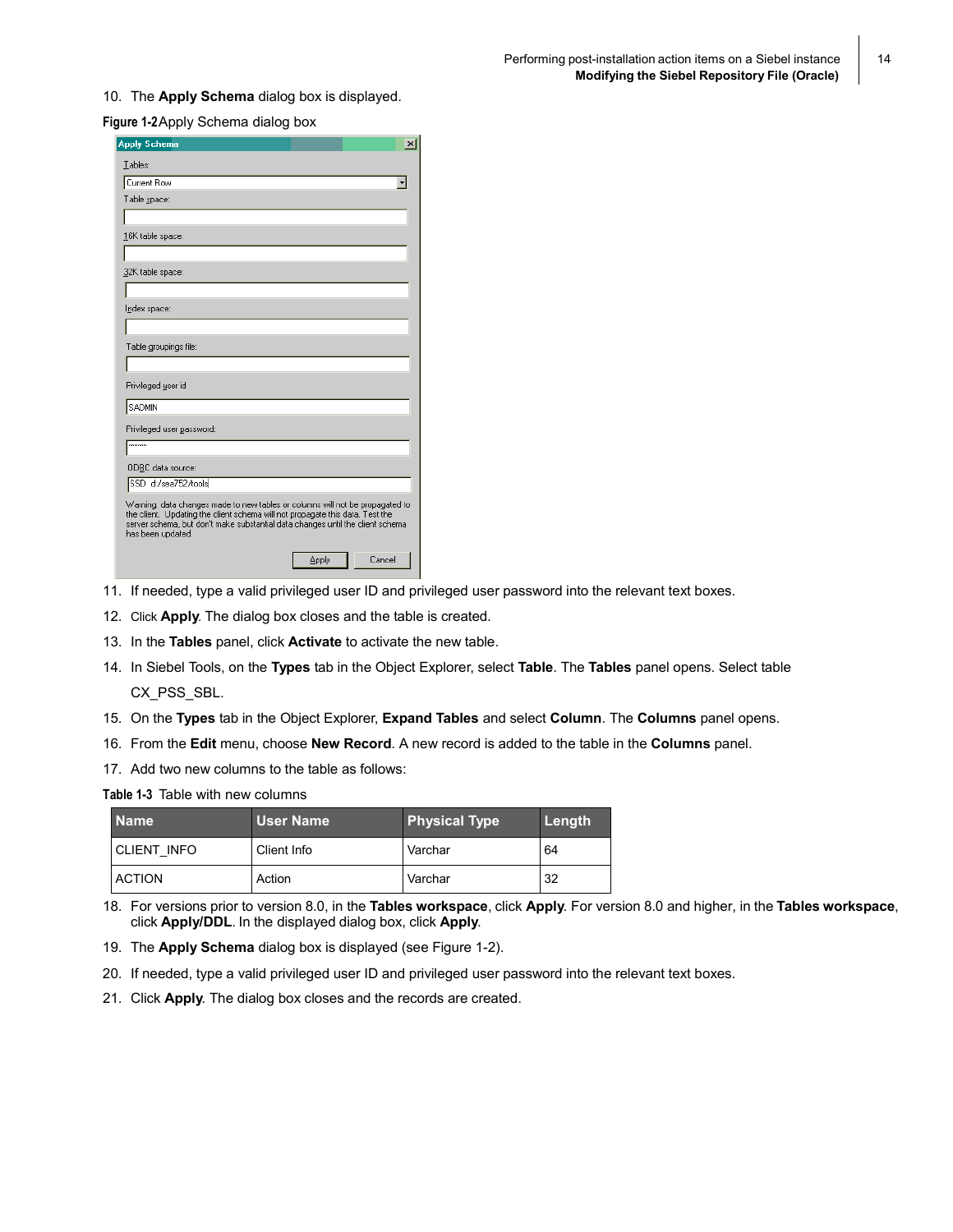22. In the **Tables** panel, click **Activate** to activate the table with the new columns.

**Figure 1-3**Siebel Repository - Column List Dialog Box

| $\mathcal{B} \rightarrow \mathbb{R} \rightarrow \mathbb{R} \rightarrow \mathbb{R} \rightarrow \mathbb{R} \rightarrow \mathbb{R}$ |                               |                   |                     |            |       |  |
|----------------------------------------------------------------------------------------------------------------------------------|-------------------------------|-------------------|---------------------|------------|-------|--|
| $4 \times$<br>4 P X<br><b>Jbject Explorer</b><br>Column List                                                                     |                               |                   |                     |            |       |  |
| <sup>124</sup> All Projects <sup>206</sup><br>$\overline{\phantom{a}}$<br>Project:                                               | Columns                       | $\Box$ D $\times$ |                     |            |       |  |
| Detail Flat<br>Types                                                                                                             |                               | Tables            |                     |            |       |  |
| G Siebel Objects                                                                                                                 |                               |                   |                     |            |       |  |
| <b>E-</b> Applet                                                                                                                 |                               | Extend            | Apply/DDL           | Activate   |       |  |
| 白图 Application                                                                                                                   | W.<br>Name                    | Changed           | Project             | User Name  | Alias |  |
| 圖 Page Tab                                                                                                                       | CX_PSS_SBL<br>$\rightarrow$   | v                 | Precise Interpoint  | CX PSS SBL |       |  |
| ---- Screen Menu Item<br>由 & Business Component                                                                                  |                               |                   |                     |            |       |  |
| 由-@ Business Object                                                                                                              | $\left  \cdot \right $        |                   |                     |            |       |  |
| <b>El-Co</b> Business Service                                                                                                    |                               |                   |                     |            |       |  |
| <b>Ref</b> EIM Interface Table                                                                                                   |                               | Columns           |                     |            |       |  |
| E-PI Entity Relationship Diagram                                                                                                 |                               |                   |                     |            |       |  |
| $\mathscr{N}$ Link                                                                                                               | w<br>Name                     | Changed           | User Name           |            | Alias |  |
| <b>Fig.</b> Pick List                                                                                                            | I<br>CLIENT INFO<br>$\lambda$ | v                 | Client Info         |            |       |  |
| <sup>o</sup> Project                                                                                                             | <b>ACTION</b>                 | v                 | Action              |            |       |  |
| E-T Screen                                                                                                                       | CONFLICT_ID                   | v                 | Conflict Id         |            |       |  |
| <b>E-S</b> Table                                                                                                                 | CREATED                       | v                 | Created             |            |       |  |
| $\leftarrow \mathbb{E}_{\mathbb{H}}$ Column                                                                                      | <b>CREATED BY</b>             | v                 | Created By          |            |       |  |
| 由·酯 Index                                                                                                                        | DB_LAST_UPD                   | v                 | DB Last Updated     |            |       |  |
| 由 图 User Key                                                                                                                     | DB_LAST_UPD_SRC               | v                 | DB Last Updated By  |            |       |  |
| <b>E-R</b> Task                                                                                                                  | LAST UPD                      | v                 | <b>Last Updated</b> |            |       |  |
| <b>E-RE</b> View                                                                                                                 | LAST_UPD_BY                   | v                 | Last Updated By     |            |       |  |
| E-will Web Page<br>in-wh Web Template                                                                                            | MODIFICATION NUM              | v                 | Modification Number |            |       |  |
| 由-Za Workflow Process                                                                                                            | ROW ID                        | $\checkmark$      | Row Id              |            |       |  |
|                                                                                                                                  |                               |                   |                     |            |       |  |

#### <span id="page-14-0"></span>Creating the business component (Oracle)

- 1. In Siebel Tools, from the **File** menu, choose **New Object**. The **New Object Wizard** opens.
- 2. On the **General** tab, select **BusComp**.
- 3. Click **OK**. The **New Business Component** dialog box opens.

**Figure 1-4**New Business Component Dialog Box

| <b>New Business Component</b> |                                                                                                                                                                       | $\times$ |
|-------------------------------|-----------------------------------------------------------------------------------------------------------------------------------------------------------------------|----------|
|                               | This wizard will help you create a new Business Component.<br>Select the Project this Business Component will be part of from the<br>list.                            |          |
|                               | Precise Interpoint<br>$\overline{\phantom{a}}$                                                                                                                        |          |
|                               | Enter a name for the new Business Component. The name must be<br>unique among all Business Components in all Projects.<br>PRECISE_SBL                                 |          |
| <b>STAL ORDER</b>             | Select the Table this Business Component will operate on. The<br>Table is the underlying database object which the Business<br>Component is used to display and edit. |          |
| Anti- Romaniel                | CX_PSS_SBL                                                                                                                                                            |          |
|                               |                                                                                                                                                                       |          |
|                               | < Back<br>Next<br>Cancel                                                                                                                                              |          |

- 4. In the Enter a name for the new Business Component field, type: PRECISE\_SBL.
- 5. From the Select the Project this Business Component will be part of drop-down list, select Precise Interpoint.
- 6. From the Select the Table this Business Component will operate on drop-down list, select CX\_PSS\_SBL.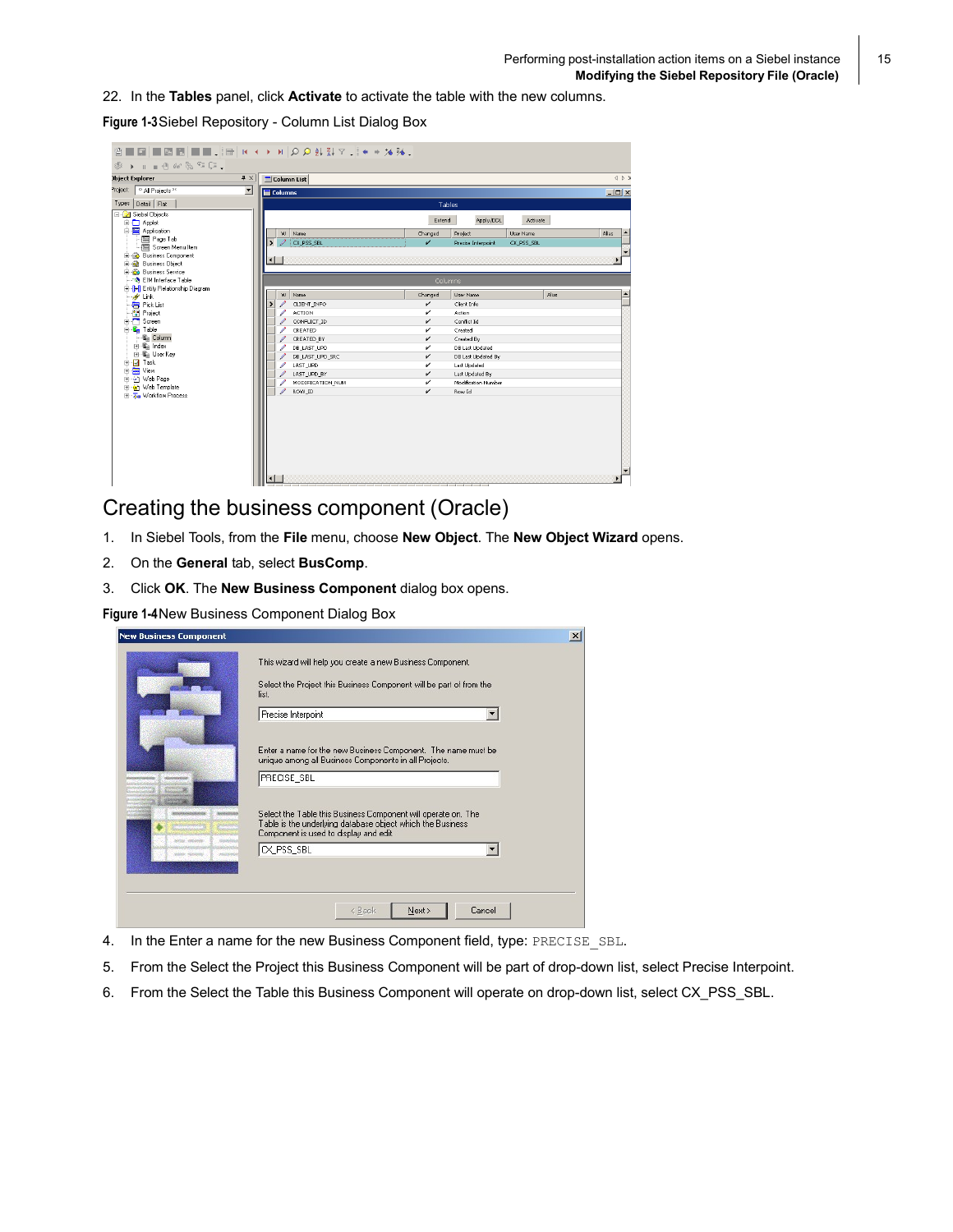7. Click **Next**. The **Single Value Fields** dialog box opens.

**Figure 1-5**Single Value Fields Dialog Box

| <b>Single Value Fields</b> |                                     |                                                                         | 区              |
|----------------------------|-------------------------------------|-------------------------------------------------------------------------|----------------|
|                            | Select a column in the Base table   | This part of the wizard will let you create Fields from the Base Table. |                |
|                            | Enter a name for the Field          | ▾                                                                       |                |
|                            | <b>Add</b><br>Delete                |                                                                         |                |
|                            | Field Name<br>Action<br>Client Info | Column Name<br><b>ACTION</b><br>CLIENT_INFO                             |                |
| <b>JANUARY MUSICARE</b>    |                                     |                                                                         |                |
| MLDHH                      | ᠯ                                   |                                                                         | $\blacksquare$ |
|                            | $\leq$ Back                         | Finish<br>Cancel<br>                                                    |                |

- 8. From the **Select a column in the Base table** drop-down list, select **ACTION**. A default field name automatically appears in the **Enter a name for the Field** text box.
- 9. Click **Add** to move the selected row to the table.
- 10. From the **Select a column in the Base** table drop-down list, select **CLIENT\_INFO**. A default field name automatically appears in the **Enter a name for the Field** text box.
- 11. Click **Add** to move the selected row to the table.
- 12. Click **Finish** to create the Business Component.

#### <span id="page-15-0"></span>Creating the business object (Oracle)

- 1. In Siebel Tools, on the **Types** tab in the Object Explorer, select **Business Object**. The **Business Objects** panel opens.
- 2. From the **Edit** menu, choose **New Record**. A new record is added to the table in the **Business Objects** panel.
- 3. In the **Name** column, type: **PRECISE\_SBL**.
- 4. In the **Project** column, assign the new record to the Precise Interpoint project.
- 5. On the Types tab in the Object Explorer, select Business Object > Business Object Component.

**Figure 1-6**Siebel Repository - Business Object Component List Dialog Box

| $\blacksquare$ $\blacksquare$ $\blacksquare$ $\blacksquare$ $\blacksquare$ $\blacksquare$<br>Š. |                |                                       |              |                                   |                            |                         |    |
|-------------------------------------------------------------------------------------------------|----------------|---------------------------------------|--------------|-----------------------------------|----------------------------|-------------------------|----|
| $4 \times$<br>bject Explorer                                                                    |                | <b>Business Object Component List</b> |              |                                   |                            |                         | 4P |
| $\overline{\phantom{a}}$<br>** All Projects **<br>roject:                                       |                | <b>Business Object Components</b>     |              |                                   |                            | <b>コロ×</b>              |    |
| Types Detail Flat                                                                               |                |                                       |              | <b>Business Objects</b>           |                            |                         |    |
| <b>E-</b> Siebel Objects                                                                        | w              | Name                                  | Changed      | Project                           | Primary Business Component | Query List Business Com |    |
| <b>E-C</b> Applet                                                                               | $\lambda$      | PRECISE_SBL                           | v            | Precise Interpoint                |                            | Query List              |    |
| 白 <b>图 Application</b>                                                                          |                | PS Billing Class                      |              |                                   |                            |                         |    |
| 图 Page Tab                                                                                      |                | PS MPP Map                            |              | Expense<br>PS Project Plan Integr |                            | Query List              |    |
| 图 Screen Menu Item                                                                              |                |                                       |              |                                   |                            | Query List              |    |
| 白心 Business Component                                                                           |                | PS Project Subcontractor              |              | PS Subcontractor Ass              |                            | Query List              |    |
| BusComp View Mode                                                                               |                |                                       |              |                                   |                            |                         |    |
| 由 高 Field                                                                                       |                |                                       |              |                                   |                            |                         |    |
| 由 & Join                                                                                        |                |                                       |              | <b>Business Object Components</b> |                            |                         |    |
| 由-高 Multi Value Field                                                                           | w              | <b>Bus Comp</b>                       | Changed      | Inactive<br>Link                  |                            | Comments                |    |
| Multi Value Link                                                                                |                |                                       | $\checkmark$ |                                   |                            |                         |    |
| 由-@ Single Value Field                                                                          | $\mathcal{L}$  | PRECISE SBL                           |              |                                   |                            |                         |    |
| 白·@ Business Object                                                                             |                |                                       |              |                                   |                            |                         |    |
| Business Object Component                                                                       |                |                                       |              |                                   |                            |                         |    |
| <b>Fi-Sa Business Service</b>                                                                   |                |                                       |              |                                   |                            |                         |    |
| <b>N</b> EIM Interface Table                                                                    |                |                                       |              |                                   |                            |                         |    |
| <b>E-D-</b> Entity Relationship Diagram                                                         |                |                                       |              |                                   |                            |                         |    |
| $\mathscr{N}$ Link                                                                              |                |                                       |              |                                   |                            |                         |    |
| <b>R</b> Pick List                                                                              |                |                                       |              |                                   |                            |                         |    |
| <b>Pall</b> Project                                                                             |                |                                       |              |                                   |                            |                         |    |
| E- <sup>1</sup> Screen                                                                          |                |                                       |              |                                   |                            |                         |    |
| <b>E</b> Table                                                                                  |                |                                       |              |                                   |                            |                         |    |
| - <sub>Sit</sub> Column                                                                         |                |                                       |              |                                   |                            |                         |    |
| 由·图 Index                                                                                       |                |                                       |              |                                   |                            |                         |    |
| 由·酯 User Key                                                                                    |                |                                       |              |                                   |                            |                         |    |
| <b>E</b> - <b>D</b> Task                                                                        |                |                                       |              |                                   |                            |                         |    |
| <b>E-RE</b> View                                                                                |                |                                       |              |                                   |                            |                         |    |
| E-M Web Page                                                                                    |                |                                       |              |                                   |                            |                         |    |
| ⊞ Meb Template<br>由 - Ra Workflow Process                                                       |                |                                       |              |                                   |                            |                         |    |
|                                                                                                 |                |                                       |              |                                   |                            |                         |    |
|                                                                                                 |                |                                       |              |                                   |                            |                         |    |
|                                                                                                 |                |                                       |              |                                   |                            |                         |    |
|                                                                                                 | $\blacksquare$ |                                       |              |                                   |                            |                         |    |

- 6. From the **Edit** menu, choose **New Record**. A new record is added to the table in the **Business Object Components Panel**.
- 7. In the **Bus Comp** column, type: **PRECISE\_SBL**.
- 8. From the **Tools** menu, choose **Compile Project**.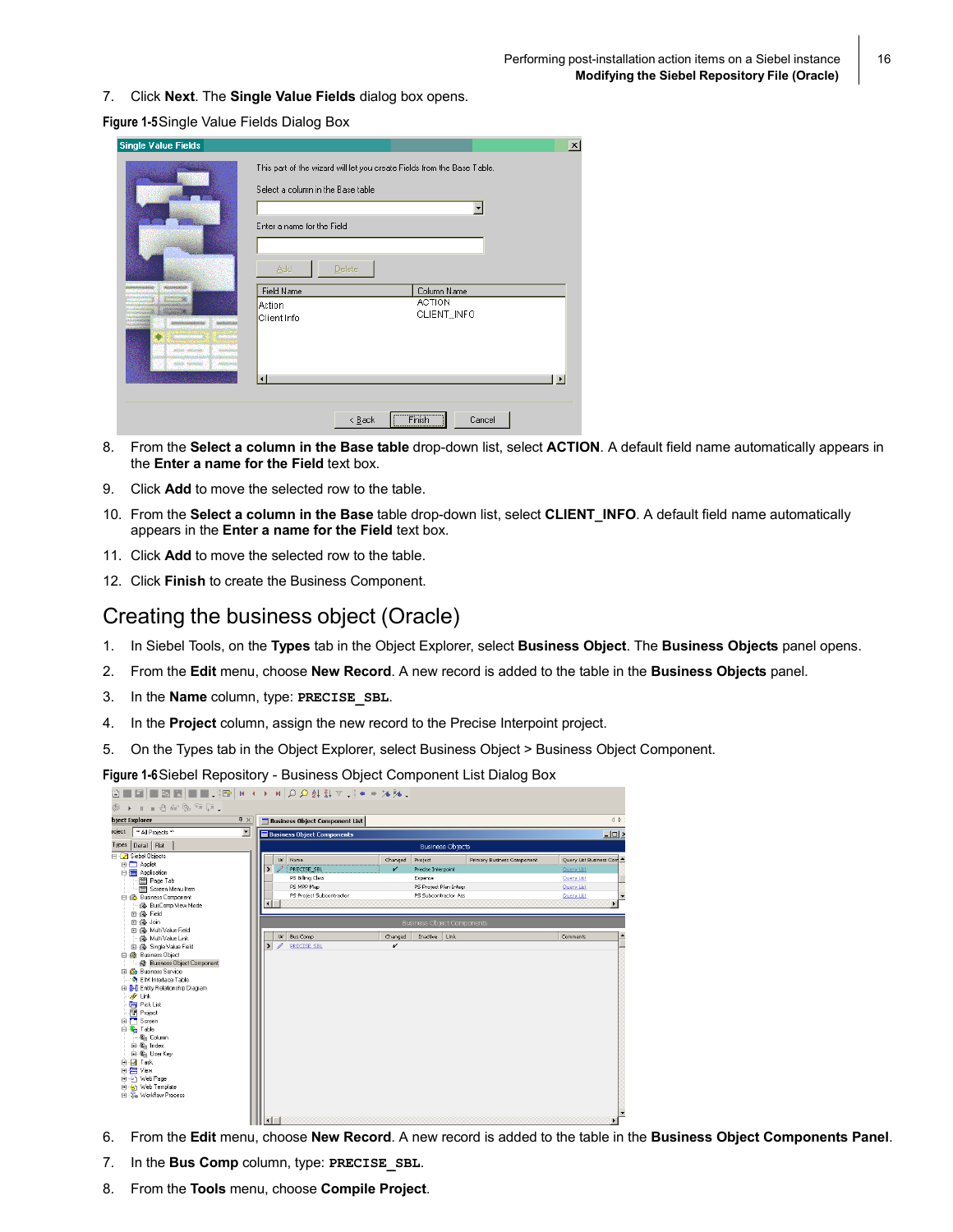Performing post-installation action items on a Siebel instance **Modifying the Siebel Repository File (Oracle)**

# <span id="page-16-0"></span>Adding the Application\_PreNavigate() function (Oracle)

1. In Siebel Tools, from the **View** menu, select **Options**. On the **Scripting** tab, note the value of the **Scripting Language** list. If no language is selected, select the eScript option.

**Figure 1-7** Development Tools Options Dialog Box

For versions prior to version 8.0:

| $\times$                                                                                                                                                                                                                                                                                                                                                                            |
|-------------------------------------------------------------------------------------------------------------------------------------------------------------------------------------------------------------------------------------------------------------------------------------------------------------------------------------------------------------------------------------|
| <b>Development Tools Options</b><br>Debug   Visualization   Object Explorer  <br>Web Template Editor<br>Database<br>Scripting<br>Check In/Out<br>Language Settings<br><b>List Views</b><br>General<br>Script editor<br>Tab width:<br>Font:<br>Size:<br>÷<br>Courier New<br>8<br>$\nabla$ Auto indent<br>Scripting language:<br>$\nabla$ Default language for new scripts<br>eScript |
| Compiling<br>Browser script compilation folder:                                                                                                                                                                                                                                                                                                                                     |
| Debugging<br>Adjust breakpoint to next valid line<br>↜<br>$\triangledown$ Make debugger window active when debugging<br>Always enter the debugger when an error occurs                                                                                                                                                                                                              |
| ОK<br>Cancel                                                                                                                                                                                                                                                                                                                                                                        |

For version 8.0 and higher:



- 2. In the Object Explorer, on the Types tab, expand **Application**.
- 3. Right-click on the application to be modified and select **Lock Object**.
- 4. Right-click on the application to be modified and select **Edit Server Scripts**.
- 5. In the Server Script Editor, select the **Application\_PreNavigate** function. The function's default script appears in the text panel.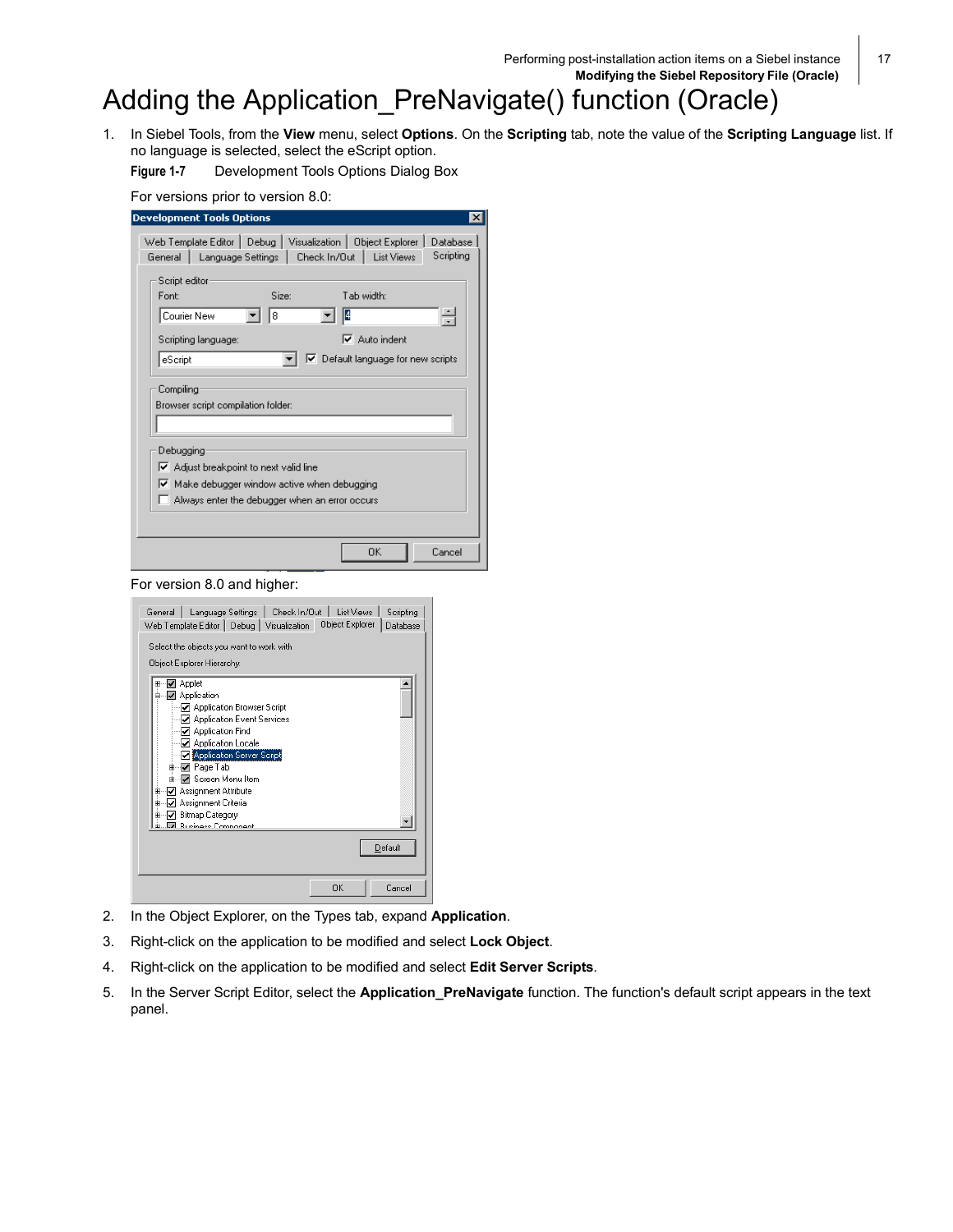<mark>2</mark> Siebel Tools - Siebel Repository - Appli s Enter  $|E|$   $\times$ File Edit View Screens Go Query Reports Debug Tools Window Help  $\overline{\mathbf{x}}$  $\boxed{\mathbb{E}\left[\left|\left|\frac{\mathbb{B}}{\mathbb{B}}\right|\left|\left|\mathbf{K}\right|\right|\right]\left|\left|\mathbf{K}\right|\right|\right]\mathbf{A}+\mathbf{M}\left|\left|\mathbf{D}\right|\mathbf{D}\right|\frac{\mathbf{A}}{2}\mathbf{I}\frac{\mathbf{B}}{2}\mathbf{I}\left|\left|\left|\mathbf{K}\right|\right|\right|\right]}$ 省日旬まも追いへ  $\begin{array}{lll} \circledast & \rightarrow & \pi & \pi \; \oplus \; \mathscr{C} \mathscr{C} \end{array}$ )<br>biect Explorer i (general)<br>I Application function Application\_PreNavigate (DestViewName, DestBusObjName) Project: F<sup>xx</sup> All Projects<sup>xx</sup>  $\overline{\mathbf{E}}$ Application\_Start return (ContinueOperation); Types Detail Flat Application\_Close<br>Application\_PreInvokeMet Siebel Objects **Carl Objects**<br> **Carl Objects**<br> **Carl Applestion**<br> **Carl Applestion**<br> **Carl Applestion Event Service**<br> **Carl Application Forms**<br> **Carl Application Forms**<br> **Carl Application Server Script<br>
Carl Big Screen Menu Item<br>
<b>Carl S** Application\_Premvokement<br>Application\_InvokeMethod<br>Application\_PreNavigate **H-12** Business Component  $\begin{tabular}{|c|c|} \hline \bf 6 & B. & \tt Duines & \tt Compon \\ \hline \end{tabular} \hline \begin{tabular}{|c|c|} \hline \bf 6 & B. & \tt Duines & \tt Dlolet \\ \hline \end{tabular} \hline \begin{tabular}{|c|c|} \hline \bf 6 & B. & \tt Duines & \tt Dlolet \\ \hline \end{tabular} \hline \begin{tabular}{|c|c|} \hline \bf 6 & B. & \tt Dlolet \\ \hline \end{tabular} \hline \begin{tabular}{|c|c|} \hline \bf 6 & B. & \tt Dlolet \\ \hline \end{tabular} \$  $\blacksquare$ Line 3 (0), Col 1 Language: ENU **NUM** Ready

**Figure 1-8**Siebel Repository - Application [Siebel Sales Enterprise] - Script Dialog Box

**NOTE** If this function already contains a custom script, do not continue. Contact Precise Technical Support for alternative instructions.

```
6. If the used Scripting Language is eScript, use the following script:
```
**NOTE** Modify the appName variable to match the name of the Siebel application.

function Application\_PreNavigate(DestViewName, DestBusObjName)

{

```
try
{
   var oActionBO;
   var pssBC;
   var appName = "Siebel Sales Enterprise";
   var \arctan: //(32)
   var client info; //(64)oActionBO = 
   TheApplication().GetBusObject("PRECISE SBL");
         pssBC = oActionBO.GetBusComp("PRECISE_SBL");
         action = DestViewName.substring(0, 32);client info="S," +
   TheApplication().LoginName().substring(0,14) + "," +
         DestBusObjName.substring(0,31) + "," +
         appName.substring(0,17);
```

```
pssBC.NewRecord(1);
```
pssBC.SetFieldValue("Action", action);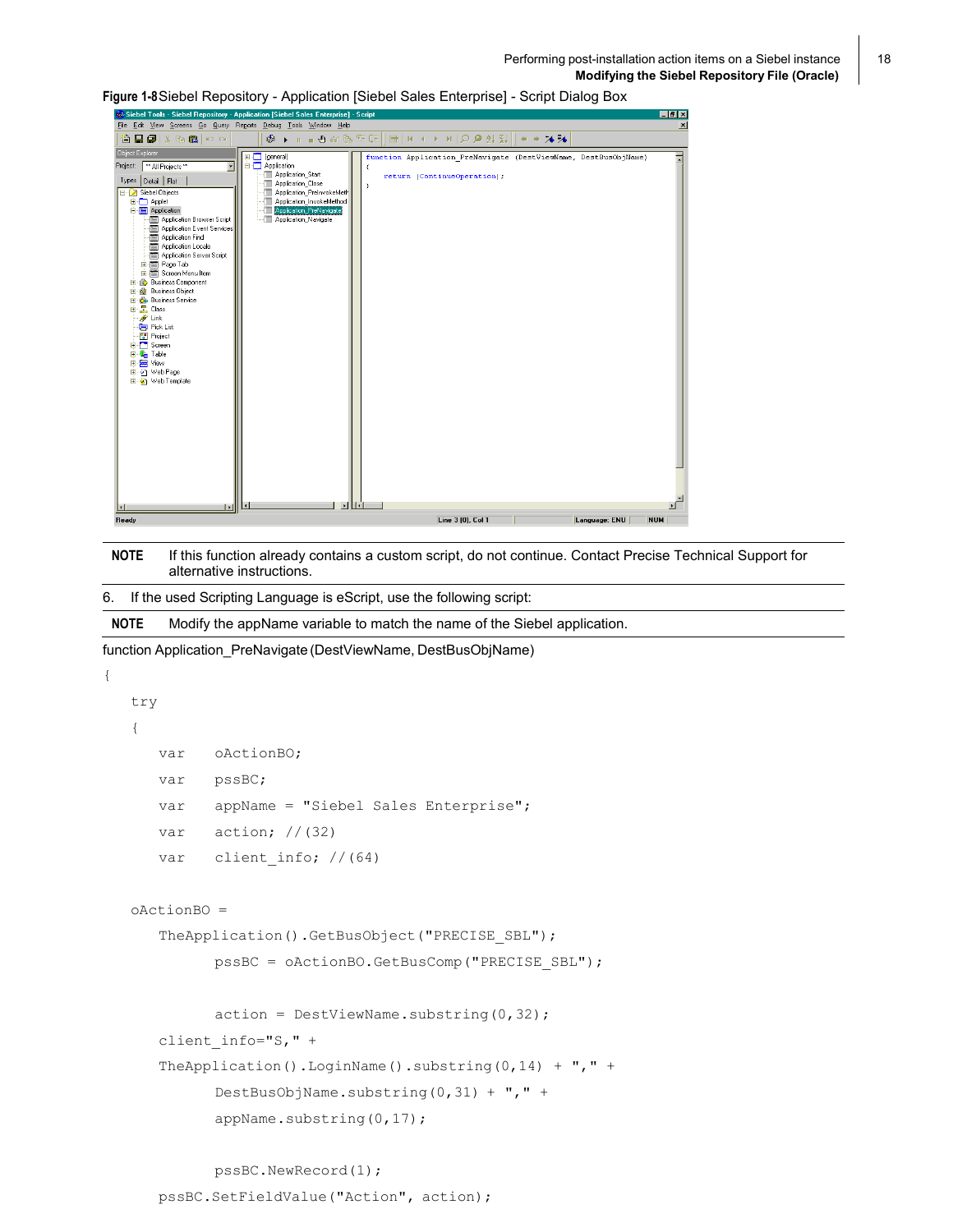```
pssBC.SetFieldValue("Client Info", client_info); 
      pssBC.WriteRecord();
      pssBC = null;
      oActionBO = null;
}
catch (obj)
{
      pssBC = null;
      oActionBO = null;
      var sText = obj.errText;
      var nCode = obj.errCode;
}
finally
{
      return (ContinueOperation);
}
```
7. If the used Scripting Language is Visual Basic, use the following script:

```
NOTE Modify the appName variable to match the name of the Siebel application.
Function Application PreNavigate (DestViewName As String, DestBusObjName As String) As Integer
       Dim oActionBO As BusObject
       Dim pssBC As BusComp
       Dim action As String
      Dim client_info As String
      Const appName = "Siebel Field Service"
      On Error Resume Next
      Set oActionBO = TheApplication.GetBusObject("PRECISE_SBL") 
       Set pssBC = oActionBO.GetBusComp("PRECISE_SBL")
      action = Left(DestViewName,32)
       client info="S, " + Left(LoginName, 14) + "," + Left(DestBusObjName,31) + "," +
      Left(appName,17)
      pssBC.NewRecord 1
      pssBC.SetFieldValue "Action", action 
      pssBC.SetFieldValue "Client Info", client_info 
      pssBC.WriteRecord
      Set oActionBO = Nothing
      Set pssBC = Nothing
      Application_PreNavigate = ContinueOperation
```

```
End Function
```
 $\overline{1}$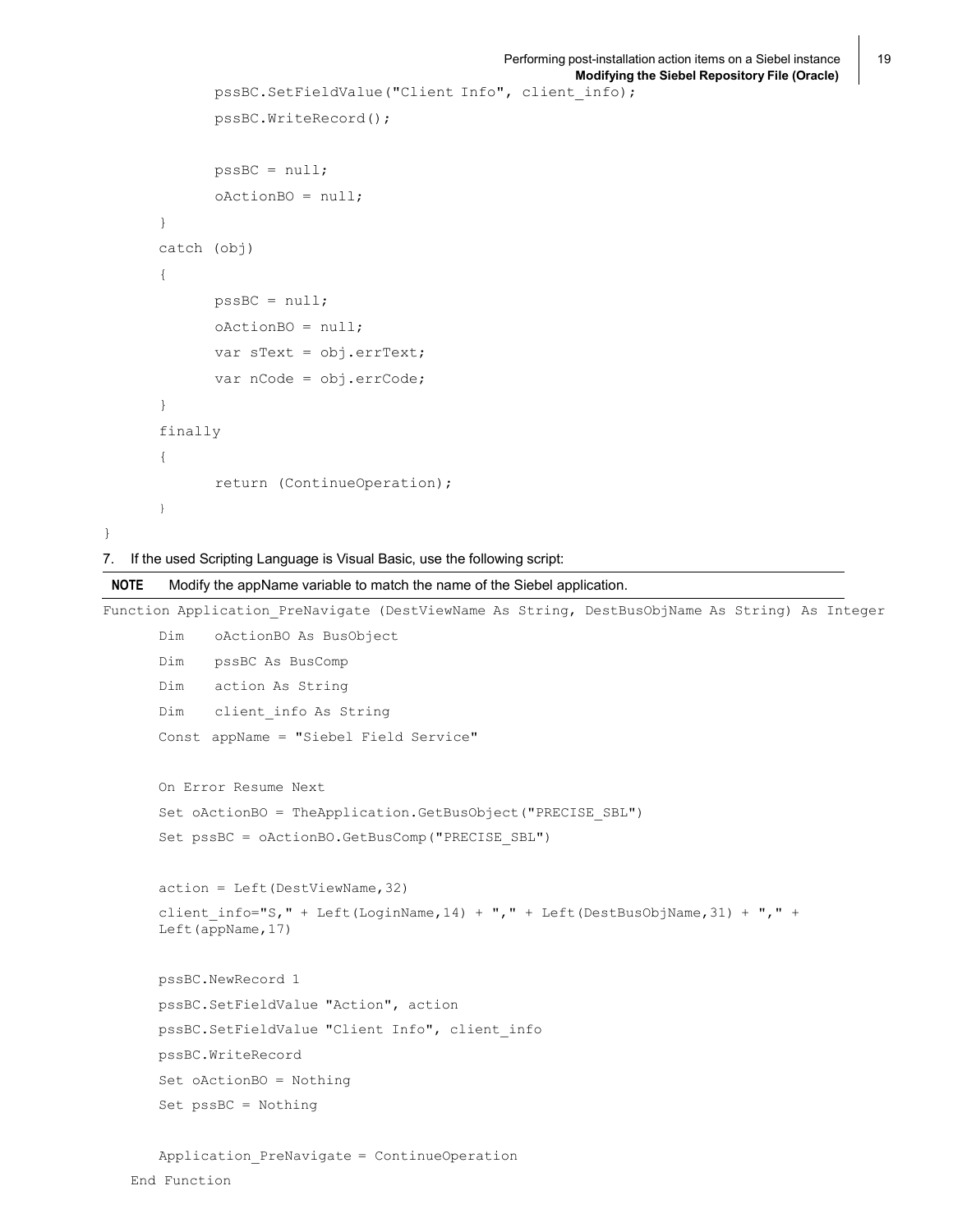8. Compile the project.

### <span id="page-19-0"></span>Replacing the table with a global temporary table (Oracle)

- 1. Log in to your Siebel database, using SQLPLUS. Make sure to log in with a privileged account.
- 2. Run the following statement:

create table CX\_PSS\_SBL\_TAB as select \* from CX\_PSS\_SBL where 1=2;

3. Drop the following table:

DROP TABLE CX PSS SBL;

4. Set the following grant for the table:

GRANT SELECT, INSERT, UPDATE, DELETE ON CX\_PSS\_SBL\_TAB to SSE\_ROLE;

5. Create the following view:

create view CX\_PSS\_SBL as

Select \* from CX PSS SBL TAB;

6. Set the following grant for the view:

GRANT SELECT, INSERT, UPDATE, DELETE ON CX PSS SBL TO SSE ROLE;

#### 7. Create the following trigger:

```
CREATE OR REPLACE TRIGGER CX_PSS_SBL_TRG 
INSTEAD OF INSERT on CX_PSS_SBL
BEGIN
   DBMS APPLICATION INFO.SET CLIENT INFO (:new.client info);
   DBMS APPLICATION INFO.SET ACTION (:new.action);
END;
/
```
#### <span id="page-19-1"></span>Completing the modification (Oracle)

- 1. Save all changes.
- 2. Compile the Siebel project. This will create a new Siebel.srf file.
- 3. Test the project on your development machine.
- 4. On each of your production Siebel Servers:
	- a. Stop the Siebel Server.
	- b. Deploy the new Siebel.srf file
	- c. Verify that the EnableScripting option in the application CFG file is set to TRUE.
	- d. Start the Server.

### <span id="page-19-2"></span>Debugging the script (Oracle)

- 1. Before attempting to debug, select **Options** from the **View** menu.
- 2. Click the Debug file tab.
- 3. Note the file specified in the CFG file field and open it in a text editor.
- 4. Make sure the **RepositoryFile** and **ApplicationName** options are set correctly.
- 5. Make sure the **EnableScripting** option is set to **TRUE**.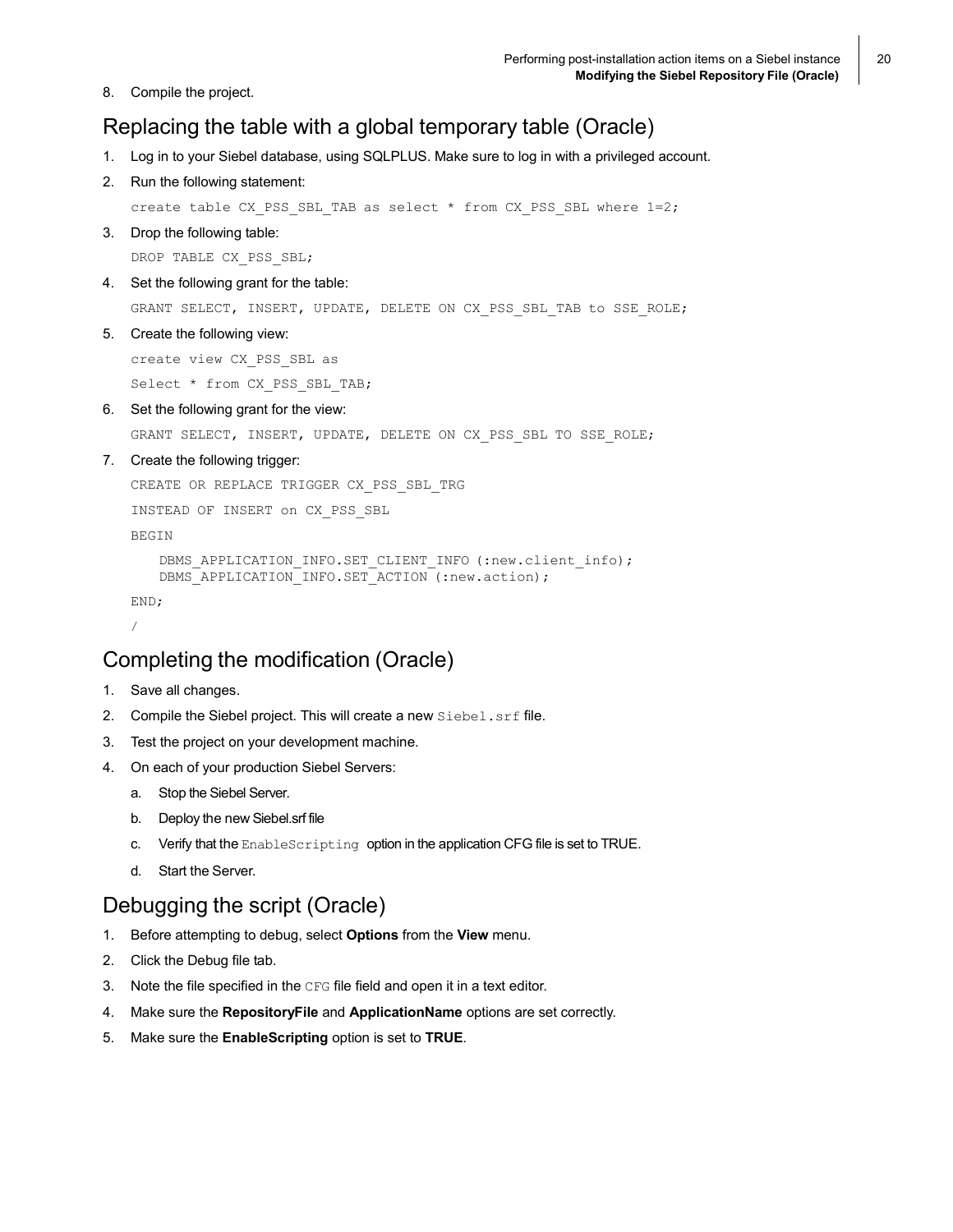# <span id="page-20-0"></span>Uninstall Action Items

This section contains the following topics

- [Detailed Action Items for](#page-20-1) Siebel
- Action items [when Interpoint is installed on Oracle](#page-20-2)
- Action items [when Interpoint is installed on SQL Server](#page-23-1)

# <span id="page-20-1"></span>Detailed Action Items for Siebel

When the Siebel AppTier Collectors have been removed, you can delete the Precise Interpoint Project from the Siebel Repository File (SRF). These tasks differ slightly depending on whether Interpoint is installed for a SQL Server or an Oracle database. See Action items [when Interpoint is installed on Oracle](#page-20-2) on pag[e 21.](#page-20-2) See Action items when Interpoint is installed on [SQL Server](#page-23-1) on pag[e 24.](#page-23-1)

## <span id="page-20-2"></span>Action items when Interpoint is installed on Oracle

Deleting this project from the SRF involves the following tasks:

- Removing changes in the Application\_PreNavigate() function
- Removing the Business Object
- Removing the CX\_VTS\_SBL table
- Removing the Precise project

### <span id="page-20-3"></span>Removing changes in the Application\_PreNavigate() function (Oracle)

To remove changes in the Application\_PreNavigate() function

1. Make sure that you are able to view the Application Server Scripts objects. To do so, go to **View > Options**. In the Development Tools Options window select the **Object Explorer** tab. Make sure the **Application Server Script** check box under Application is checked.

**Figure 2-1**Development Tools Options Dialog Box

| <b>Development Tools Options</b><br>$\times$                                                                                                                                                                                                                                                                                                                  |
|---------------------------------------------------------------------------------------------------------------------------------------------------------------------------------------------------------------------------------------------------------------------------------------------------------------------------------------------------------------|
| Language Settings   Check In/Out  <br><b>List Views</b><br>Scripting<br>General<br>Object Explorer<br>Web Template Editor   Debug   Visualization<br>Database<br>Select the objects you want to work with<br>Object Explorer Hierarchy:                                                                                                                       |
| Applet<br>Application<br>☑ Application Browser Script<br>√ Application Event Services<br>√ Application Find<br>Application Locale<br>Application Server Script<br>i⊪√√Page Tab<br><b>≢</b> — <mark>⊽</mark> Screen Menu Item<br>Assignment Attribute<br>☑<br>由<br>Assignment Criteria<br>由<br><b>Bitmap Category</b><br>由<br><b>b. Dr. Rusiness Component</b> |
| Default<br>OK<br>Cancel                                                                                                                                                                                                                                                                                                                                       |

**NOTE** If the **Application Server Script** has **not** been checked in the **View** Options of the Siebel Tools, you will not be able to see the objects on the **Types** tab in the Object Explorer.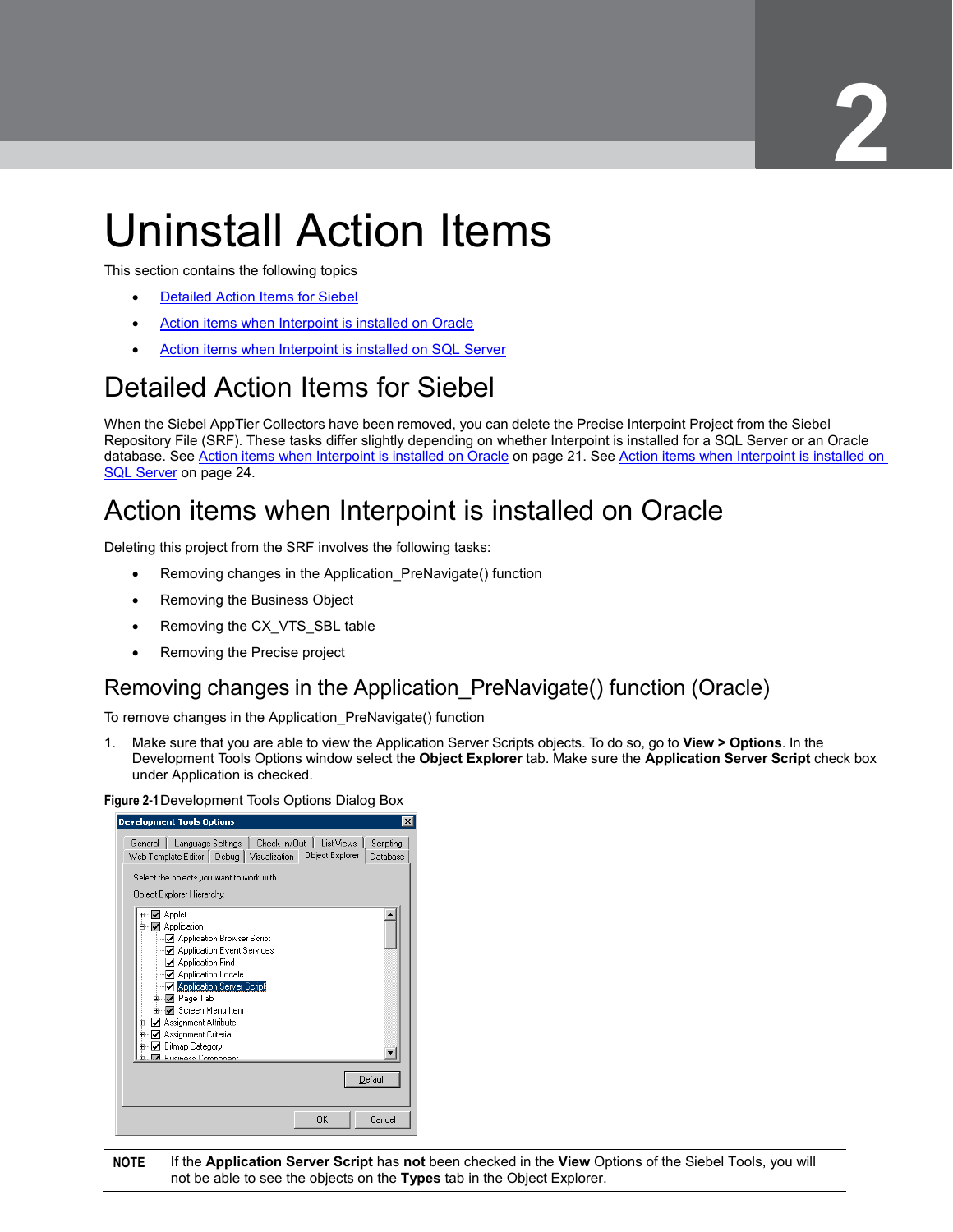- 2. In the Siebel Tools, on the **Types** tab in the Object Explorer, select **Application > Application Server Script**.
- 3. Mark the Application PreNavigate line and on the Edit menu, choose Delete Record.



**NOTE** After you delete the Server Script, you must reopen the Siebel Tools, in order to make other changes in your application.

#### <span id="page-21-0"></span>Removing the Business Object (Oracle)

- 1. In Siebel Tools, on the **Types** tab in the Object Explorer, select **Business Object**. The **Business Object** panel opens.
- 2. Select the Business Object called **PRECISE** SBL.
- 3. On the Types tab in the Object Explorer, select Business Object > Business Object Component. The **Business Object Component** panel for the PRECISE\_SBL Business Object opens.
- 4. Right click the Business Object Component called PRECISE SBL and choose Delete Record.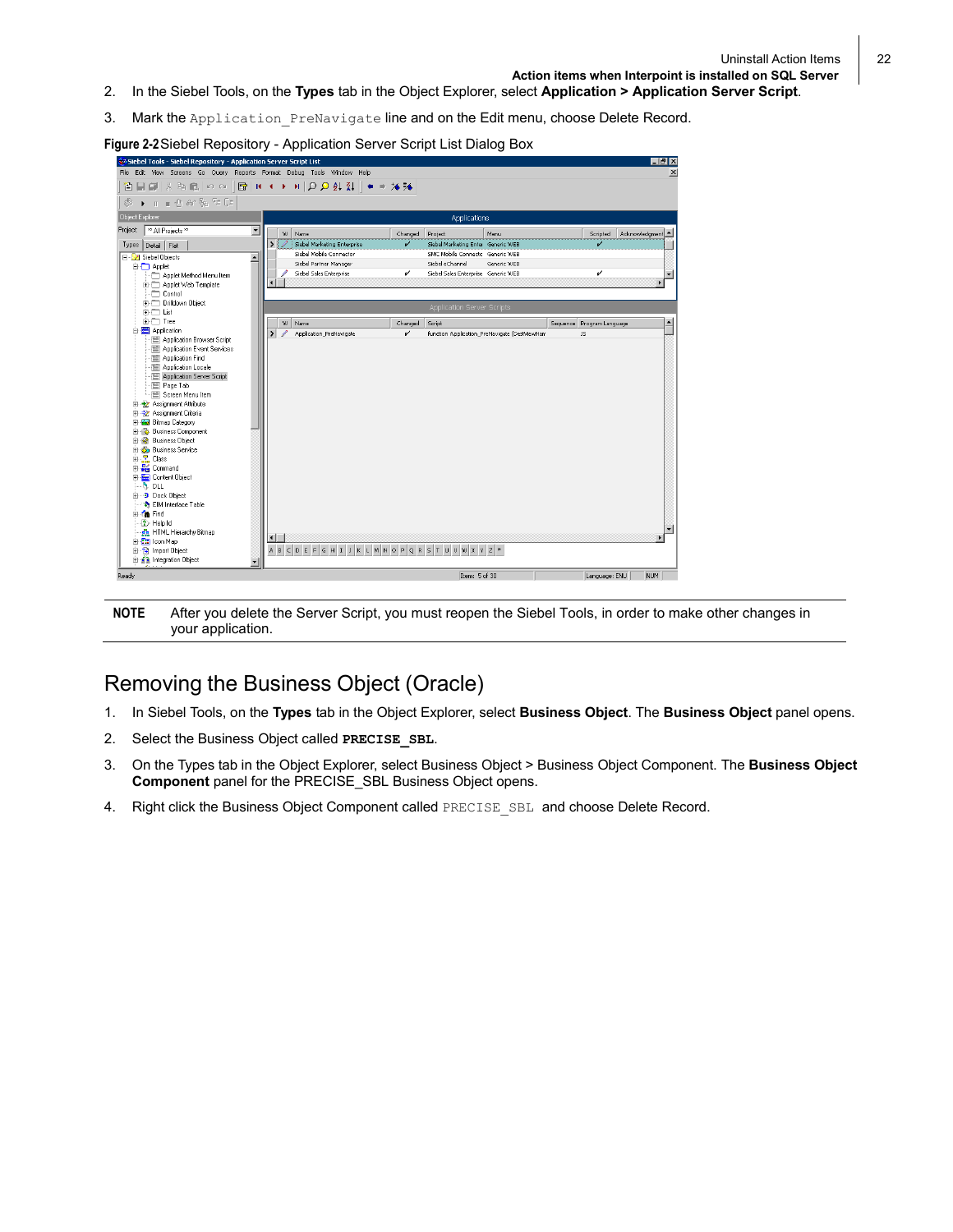

5. Remove the Business Object, by a right click on the **PRECISE\_SBL** business object on the **Business Object** panel and choose **Delete Record**.

**Figure 2-4**Siebel Repository - Business Object Component List Dialog Box

| $-10x$<br>& Siebel Tools - Siebel Repository - Business Object Component List                                                                                     |                                                                        |                  |                        |                 |                         |  |         |                                                                                                                                                                                                                                                                                                                   |                            |                              |                               |                 |
|-------------------------------------------------------------------------------------------------------------------------------------------------------------------|------------------------------------------------------------------------|------------------|------------------------|-----------------|-------------------------|--|---------|-------------------------------------------------------------------------------------------------------------------------------------------------------------------------------------------------------------------------------------------------------------------------------------------------------------------|----------------------------|------------------------------|-------------------------------|-----------------|
|                                                                                                                                                                   | File Edit View Screens Go Query Reports Format Debug Tools Window Help |                  |                        |                 |                         |  |         |                                                                                                                                                                                                                                                                                                                   |                            |                              |                               | $\vert x \vert$ |
| 省国司 ※臨扈 ○○  国 Ⅱ ◀ ▶ N  ○○剑김   ◆ → 26 %                                                                                                                            |                                                                        |                  |                        |                 |                         |  |         |                                                                                                                                                                                                                                                                                                                   |                            |                              |                               |                 |
| $\blacktriangleright$ $\blacksquare$ $\blacksquare$ $\blacksquare$ $\blacksquare$ $\blacksquare$ $\blacksquare$ $\blacksquare$ $\blacksquare$ $\blacksquare$<br>Ò |                                                                        |                  |                        |                 |                         |  |         |                                                                                                                                                                                                                                                                                                                   |                            |                              |                               |                 |
| Object Explorer                                                                                                                                                   |                                                                        |                  |                        |                 | <b>Business Objects</b> |  |         |                                                                                                                                                                                                                                                                                                                   |                            |                              |                               |                 |
| Project:                                                                                                                                                          | <sup>**</sup> All Projects <sup>**</sup>                               | 그                | w                      | Name            |                         |  | Changed | Project                                                                                                                                                                                                                                                                                                           | Primary Business Component |                              | Query List Business Component |                 |
|                                                                                                                                                                   | Types   Detail   Flat                                                  |                  |                        | > / VERITAS SBL |                         |  | v       | Veritas Siebel Interpo                                                                                                                                                                                                                                                                                            |                            |                              | Ouerw List                    |                 |
|                                                                                                                                                                   |                                                                        | $\blacktriangle$ |                        |                 |                         |  |         |                                                                                                                                                                                                                                                                                                                   |                            | New Record                   |                               |                 |
|                                                                                                                                                                   | <b>E R</b> Assignment Attribute                                        |                  |                        |                 |                         |  |         |                                                                                                                                                                                                                                                                                                                   |                            | Delete Record<br>Copy Record |                               |                 |
|                                                                                                                                                                   | Assignment Criteria                                                    |                  | $\left  \cdot \right $ |                 |                         |  |         |                                                                                                                                                                                                                                                                                                                   |                            | <b>Undo Record</b>           |                               |                 |
|                                                                                                                                                                   | E <b>&amp;</b> Bitmap Category<br><b>E-R</b> Business Component        |                  |                        |                 |                         |  |         |                                                                                                                                                                                                                                                                                                                   |                            |                              |                               |                 |
|                                                                                                                                                                   | 白磁 Business Object                                                     |                  |                        |                 |                         |  |         |                                                                                                                                                                                                                                                                                                                   |                            | Columns Displayed            |                               |                 |
|                                                                                                                                                                   | <b>Business Object Component</b>                                       |                  |                        |                 |                         |  |         | <b>Business Object Components</b>                                                                                                                                                                                                                                                                                 |                            | Sort Order                   |                               |                 |
|                                                                                                                                                                   | <b>El-Co</b> Business Service                                          |                  | w                      | <b>Bus Comp</b> |                         |  | Changed | Inactive<br>Link                                                                                                                                                                                                                                                                                                  |                            | Compile Selected Objects     |                               |                 |
|                                                                                                                                                                   | 由-- <mark>黒</mark> Class                                               |                  |                        |                 |                         |  |         |                                                                                                                                                                                                                                                                                                                   |                            | Compare Objects              |                               |                 |
|                                                                                                                                                                   | E <b>M</b> Command<br><b>E-R</b> Content Object                        |                  |                        |                 |                         |  |         |                                                                                                                                                                                                                                                                                                                   |                            |                              |                               |                 |
|                                                                                                                                                                   | $\vdash$ 0. DLL                                                        |                  |                        |                 |                         |  |         |                                                                                                                                                                                                                                                                                                                   |                            | <b>View Details</b>          |                               |                 |
|                                                                                                                                                                   | <b>E-D</b> Dock Object                                                 |                  |                        |                 |                         |  |         |                                                                                                                                                                                                                                                                                                                   |                            | Add to Archive               |                               |                 |
|                                                                                                                                                                   | —"है। EIM Interface Table                                              |                  |                        |                 |                         |  |         |                                                                                                                                                                                                                                                                                                                   |                            | Validate                     |                               |                 |
|                                                                                                                                                                   | E-On Find                                                              |                  |                        |                 |                         |  |         |                                                                                                                                                                                                                                                                                                                   |                            |                              |                               |                 |
|                                                                                                                                                                   | 2 Help Id                                                              |                  |                        |                 |                         |  |         |                                                                                                                                                                                                                                                                                                                   |                            |                              |                               |                 |
|                                                                                                                                                                   | -A HTML Hierarchy Bitmap<br>E <b>128</b> Icon Map                      |                  |                        |                 |                         |  |         |                                                                                                                                                                                                                                                                                                                   |                            |                              |                               |                 |
|                                                                                                                                                                   | <b>E-B</b> Import Object                                               |                  |                        |                 |                         |  |         |                                                                                                                                                                                                                                                                                                                   |                            |                              |                               |                 |
|                                                                                                                                                                   | 由 鱼 Integration Object                                                 |                  |                        |                 |                         |  |         |                                                                                                                                                                                                                                                                                                                   |                            |                              |                               |                 |
|                                                                                                                                                                   | $\mathscr{N}$ Link                                                     |                  |                        |                 |                         |  |         |                                                                                                                                                                                                                                                                                                                   |                            |                              |                               |                 |
|                                                                                                                                                                   | 由 平 Menu                                                               |                  |                        |                 |                         |  |         |                                                                                                                                                                                                                                                                                                                   |                            |                              |                               |                 |
|                                                                                                                                                                   | 由 图 Message Category                                                   |                  |                        |                 |                         |  |         |                                                                                                                                                                                                                                                                                                                   |                            |                              |                               |                 |
|                                                                                                                                                                   | (a) Pager Object                                                       |                  |                        |                 |                         |  |         |                                                                                                                                                                                                                                                                                                                   |                            |                              |                               |                 |
|                                                                                                                                                                   | <b>Fig.</b> Pick List<br><sup>o</sup> Project                          |                  |                        |                 |                         |  |         |                                                                                                                                                                                                                                                                                                                   |                            |                              |                               |                 |
|                                                                                                                                                                   | 由 Report                                                               |                  |                        |                 |                         |  |         |                                                                                                                                                                                                                                                                                                                   |                            |                              |                               |                 |
|                                                                                                                                                                   | Repository                                                             |                  |                        |                 |                         |  |         |                                                                                                                                                                                                                                                                                                                   |                            |                              |                               |                 |
|                                                                                                                                                                   | <b>B</b> <sub>c</sub> Schema Maintenance Phase                         |                  |                        |                 |                         |  |         |                                                                                                                                                                                                                                                                                                                   |                            |                              |                               |                 |
|                                                                                                                                                                   | <b>E. B.</b> Schema Maintenance Process                                |                  |                        |                 |                         |  |         |                                                                                                                                                                                                                                                                                                                   |                            |                              |                               |                 |
|                                                                                                                                                                   | 由 <sup>1</sup> Schema Maintenance Step                                 |                  | $\blacksquare$         |                 |                         |  |         |                                                                                                                                                                                                                                                                                                                   |                            |                              |                               |                 |
|                                                                                                                                                                   | E-T Screen                                                             |                  |                        |                 |                         |  |         | $A \text{ } B \text{ } C \text{ } D \text{ } E \text{ } F \text{ } G \text{ } H \text{ } I \text{ } J \text{ } K \text{ } L \text{ } M \text{ } N \text{ } O \text{ } P \text{ } Q \text{ } R \text{ } S \text{ } T \text{ } U \text{ } W \text{ } W \text{ } X \text{ } Y \text{ } Z \text{ } \overset{\ast}{*}$ |                            |                              |                               |                 |
|                                                                                                                                                                   | <b>E Big</b> Search Category<br>由 Search Engine                        |                  |                        |                 |                         |  |         |                                                                                                                                                                                                                                                                                                                   |                            |                              |                               |                 |
|                                                                                                                                                                   |                                                                        |                  |                        |                 |                         |  |         |                                                                                                                                                                                                                                                                                                                   |                            |                              |                               |                 |
|                                                                                                                                                                   |                                                                        |                  |                        |                 |                         |  |         | Item: 1 of 1                                                                                                                                                                                                                                                                                                      |                            |                              | Language: ENU                 | NUM             |

#### <span id="page-22-0"></span>Removing the CX\_PSS\_SBL table (Oracle)

- 1. In Siebel Tools, on the **Types** tab in the Object Explorer, select **Table**. The **Tables** panel opens.
- 2. Select the table called **CX\_PSS\_SBL**.
- 3. Right click on the table and choose **Delete Record**.
- 4. Log in to the Siebel database with the Siebel user.
- 5. Run: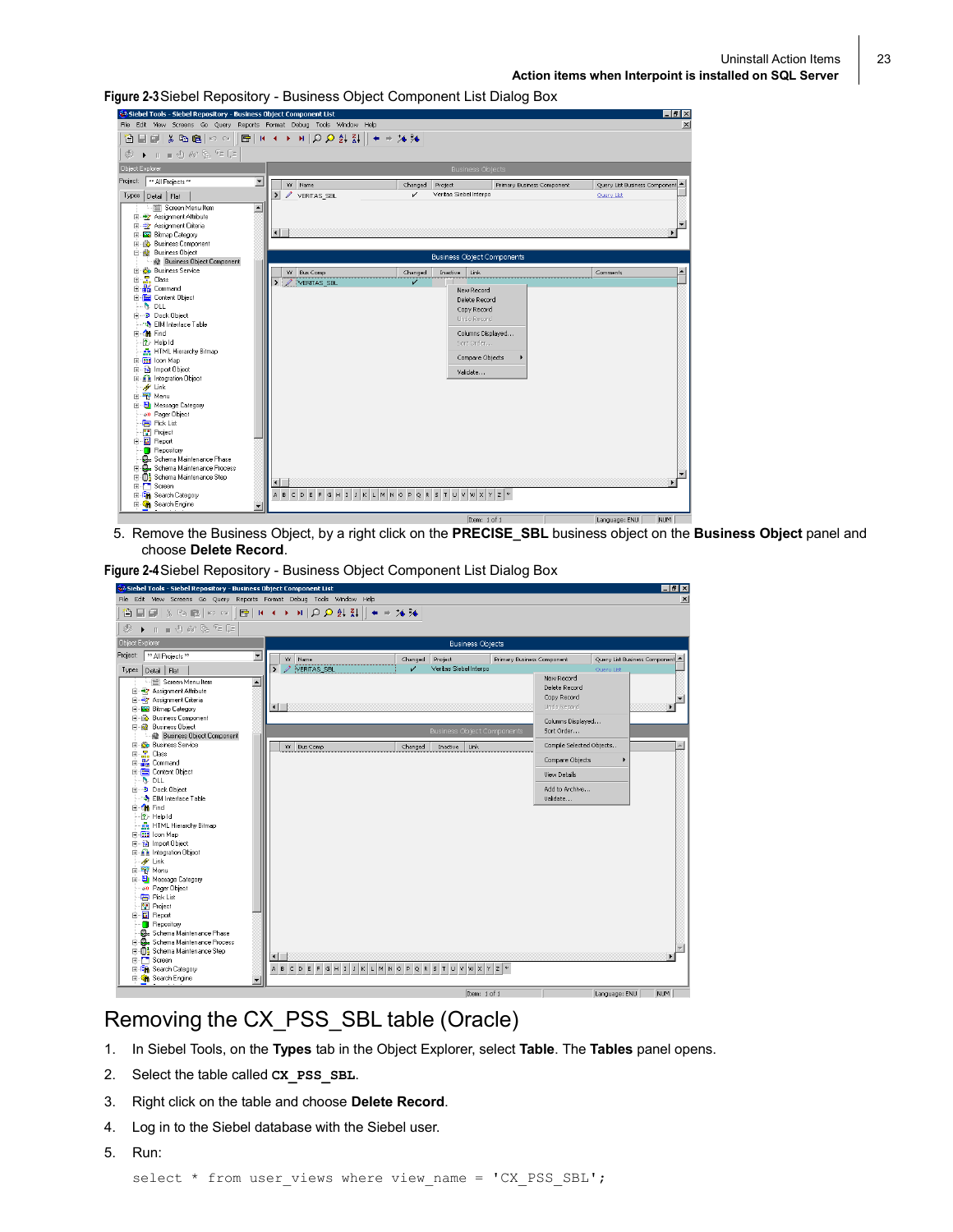- 6. If you get a row as a reply, run the following command: drop view CX\_PSS\_SBL;
- 7. Run:

```
select * from user tables where table name = 'CX PSS SBL TAB';
```
8. If you get a row as a reply, run the following command: drop table CX\_PSS\_SBL\_TAB;

### <span id="page-23-0"></span>Removing the project (Oracle)

- 1. In Siebel Tools, on the **Types** tab in the Object Explorer, select **Project**.
- 2. In the projects panel search for the **Precise Interpoint** project.
- 3. Make the project inactive.

## <span id="page-23-1"></span>Action items when Interpoint is installed on SQL Server

Deleting this project from the SRF involves the following tasks:

- Removing changes in the Application\_PreNavigate() function
- Removing the Business Object
- Removing the CX\_VTSSPID table
- Removing the Precise project

### <span id="page-23-2"></span>Removing changes in the Application\_PreNavigate() function (SQL Server)

To remove changes in the Application\_PreNavigate() function

- 1. In Siebel Tools, go to **View>Options**.
- 2. In the Development Tools Options dialog box, on the Object Explorer tab, select the Application Server Script check box to display this application on the Types tab in the Object Explorer.
- 3. In the Object Explorer, on the Types tab, go to **Application>Application Server Script**.
- 4. In the Application Server Scripts panel, select the script called **Application\_PreNavigate**.
- 5. On the Edit menu, choose **Delete Record**.

If you want to make additional changes to your application, you first need to close and then reopen Siebel Tools.

### <span id="page-23-3"></span>Removing the Business Object (SQL Server)

To remove the business object

- 1. In Siebel Tools, in the Object Explorer, on the Types tab, select **Business Object**.
- 2. In the Business Object panel, select the Business Object called VTS\_SPID.
- 3. On the Types tab, go to **Business Object>Business Object Component**. The Business Object Component panel for the VTS SPID Business Object opens.
- 4. In the Business Object Component panel, right-click the component called VTS\_SPID and select **Delete Record**.

## <span id="page-23-4"></span>Removing the CX\_VTSSPID table (SQL Server)

To remove the CX\_VTSSPID table

- 1. In Siebel Tools, in the Object Explorer, on the Types tab, select **Table**.
- 2. In the Table panel, right-click the table called CX\_VTSSPID and select **Delete Record**.
- 3. Log on to the Siebel database with the Siebel user.
- 4. Run the following command:

```
select * from user views where view name = 'CX VTSSPID';
```
5. If a row is returned, run the following command:

```
drop view CX_VTSSPID;
```
6. Run the following command: